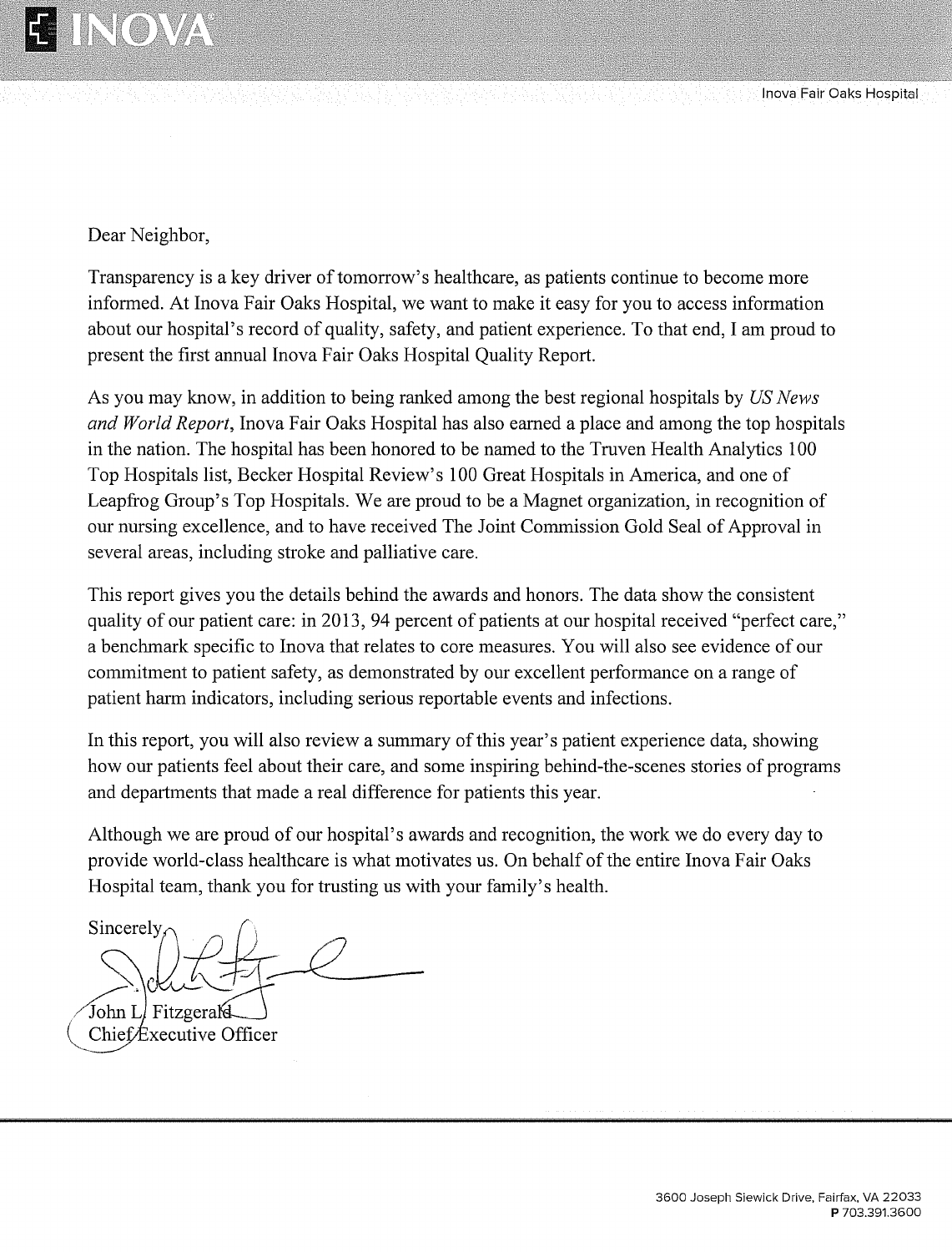# **2013 Inova Fair Oaks Hospital Quality Report**

#### **Overview**

Inova Fair Oaks Hospital is a 182‐bed hospital serving suburban Northern Virginia. The hospital is proud to have received many accolades for the quality patient care it provides. For example, Inova Fair Oaks Hospital was recently named to the Truven Health 100 Top Hospitals list for the second year in a row.<sup>1</sup> *US News and World Report* also honored Inova Fair Oaks Hospital on its list of the best hospitals in Virginia and the Washington, DC metropolitan region for 2013‐2014, singling out the hospital's particular excellence in orthopedics, gastroenterology and GI surgery, geriatrics, and nephrology.<sup>2</sup>

Our national rankings and awards are a result of the commitment to providing safe, quality care and striving to give each patient the best possible experience. As part of this ongoing commitment, we are proud to present our first annual quality report.

This report summarizes Inova Fair Oaks Hospital's performance relative to key indicators of healthcare quality, safety, and patient experience. To provide a broader picture, year-end data for 2013 is accompanied by data for 2011 and 2012 when available. Comparison to national benchmarks throughout the report gives readers a context in which to understand our individual hospital's numbers. When possible, Inova benchmarks its performance against that of the Premier healthcare alliance, a national group of over 700 hospitals.

Section 1 covers Inova Fair Oaks Hospital's "perfect care" performance on six core measures: heart attack care, heart failure care, pneumonia care, surgical care, blood clot prevention and treatment, and vaccine preventive care. Section 2 presents patient mortality (death) rates, and Section 3 summarizes patient harm data, including patient safety indicators, serious reportable events, and infections. In Section 4, we share this year's patient experience feedback as collected by the Hospital Consumer Assessment of Healthcare Providers and Systems (HCAHPS) survey.

Behind the data represented in this report are thousands of dedicated people. To honor their commitment to ongoing quality improvement, and to show the community what that commitment means, Section 5 includes a series of success stories. The programs profiled in this section are only examples of many more department and hospital-wide initiatives.

<sup>1</sup> Truven Health Analytics. *100 Top Hospitals: Study Overview.* http://100tophospitals.com/portals/2/assets/100‐ Top-Study-March-2014.pdf<br><sup>2</sup> "Best Hospitals 2014-15." *US News and World Report*. http://health.usnews.com/best-hospitals/area/va/inova-

fair‐oaks‐hospital‐6340231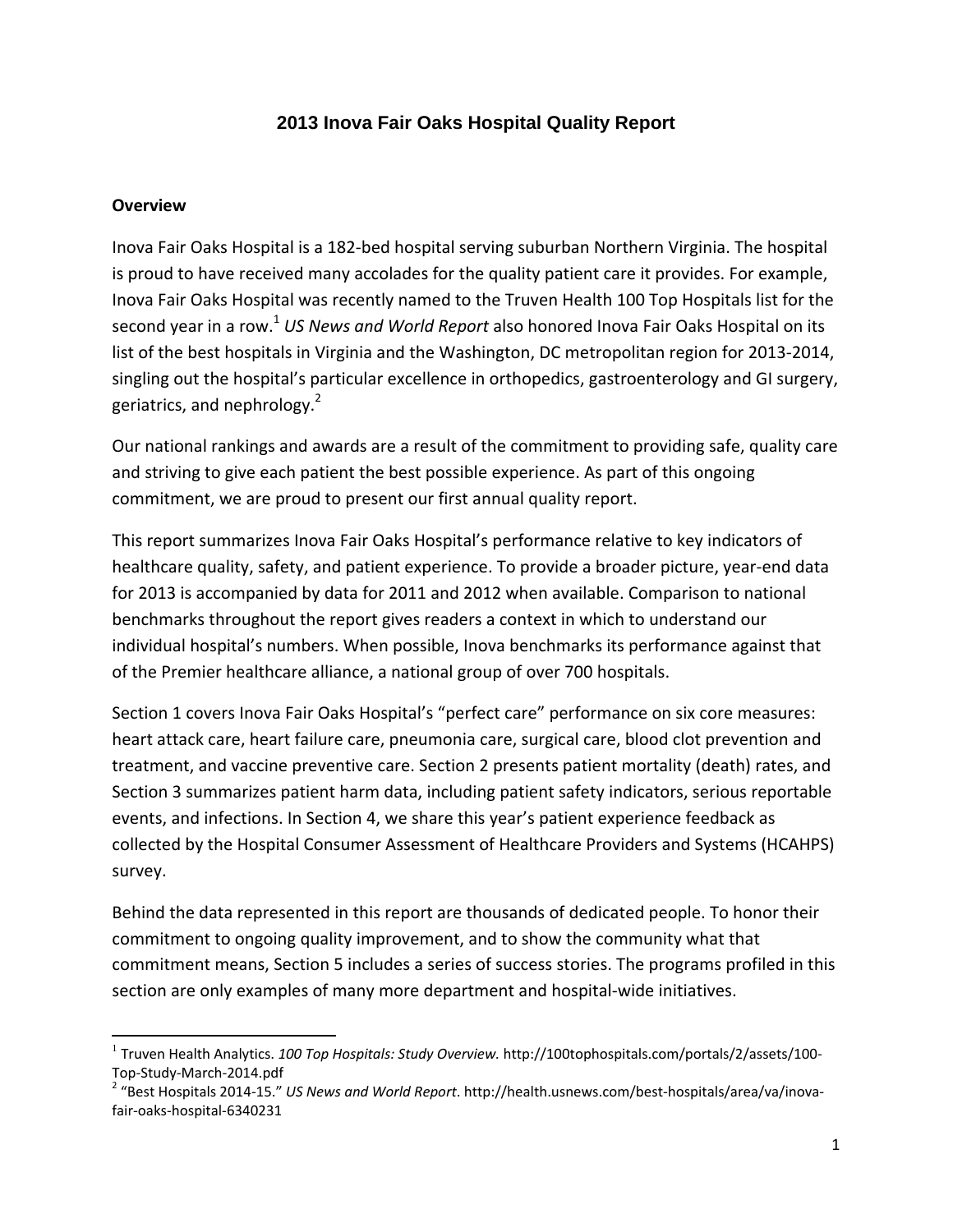Every day, and in thousands of ways, Inova Fair Oaks Hospital is meeting the challenge of caring for the health of our rapidly growing community.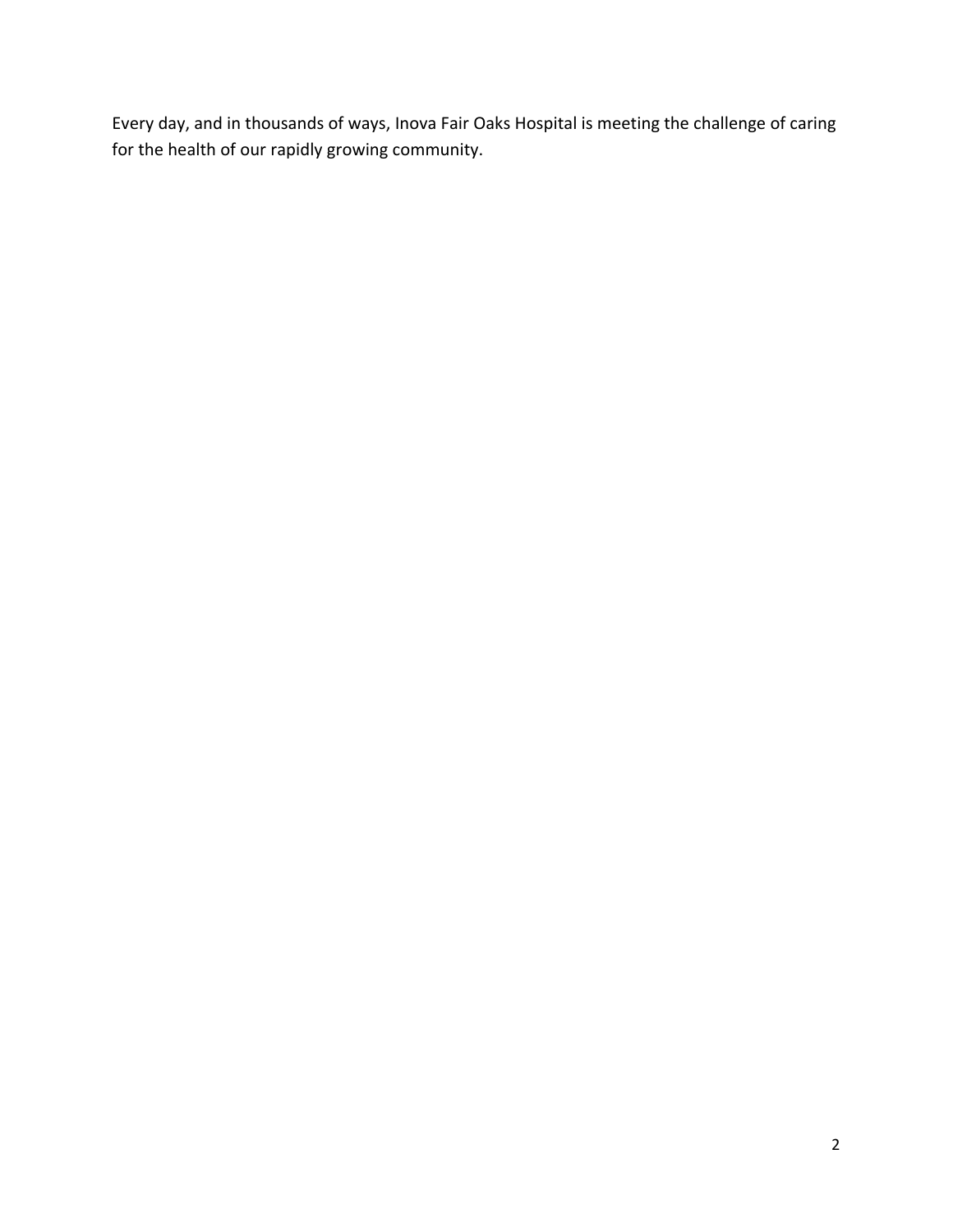# **Section 1: 2013 Core Measures "Perfect Care" Performance**

Because hospitals are unique in so many ways, it is difficult to assess hospital quality, and nearly impossible to judge quality relative to other hospitals, without a set of core criteria. In recognition of this reality, The Joint Commission and the Center for Medicare and Medicaid Services (CMS) identified a group of conditions that represent some of the most common (high volume) and expensive (high cost) reasons for hospital admission. CMS and The Joint Commission developed a set of treatment components for each condition that represent the process of care that every patient should expect to receive. These components are called core measures. CMS collects data on how consistently a hospital delivers the process of care for each condition.<sup>3</sup> A hospital's core measures performance is a good indicator of its overall quality.

"Perfect care" is an internal yardstick developed by Inova to track the extent to which Inova hospitals are consistently delivering all of a core measure's components to each patient. Because CMS measures a hospital's performance on each component separately, "perfect care" represents a higher bar.

Note: if a patient is assessed for a core measure component but does not receive it because it was medically inappropriate for that individual, that core measure component is not counted as a "perfect care" failure. As an example, assuming all of the heart attack indicators were appropriate for a particular patient, "perfect care" means that this patient was **prescribed aspirin at discharge** *and* was **prescribed a statin at discharge**.

Charts 1 through 5 show the percentage of patients at Inova Fair Oaks Hospital who received "perfect care" for each of four core measure sets. $4$ 

Please note: higher numbers are better for "perfect care."

 $3$  IFOH's performance data for each core measure is included in Appendix I.<br> $4$  Inova does not calculate "perfect care" scores for vaccine preventive care and blood clot prevention and treatment. Vaccine preventive care does not lend itself to "perfect care" calculations because the patient populations and time period for each component is different (the flu vaccine is only measured from October to March, while pneumococcal vaccine is measured for the entire year). Similarly, blood clot prevention and treatment covers different patient populations as well as both positive and negative measures, making it difficult to calculate "perfect care" scores.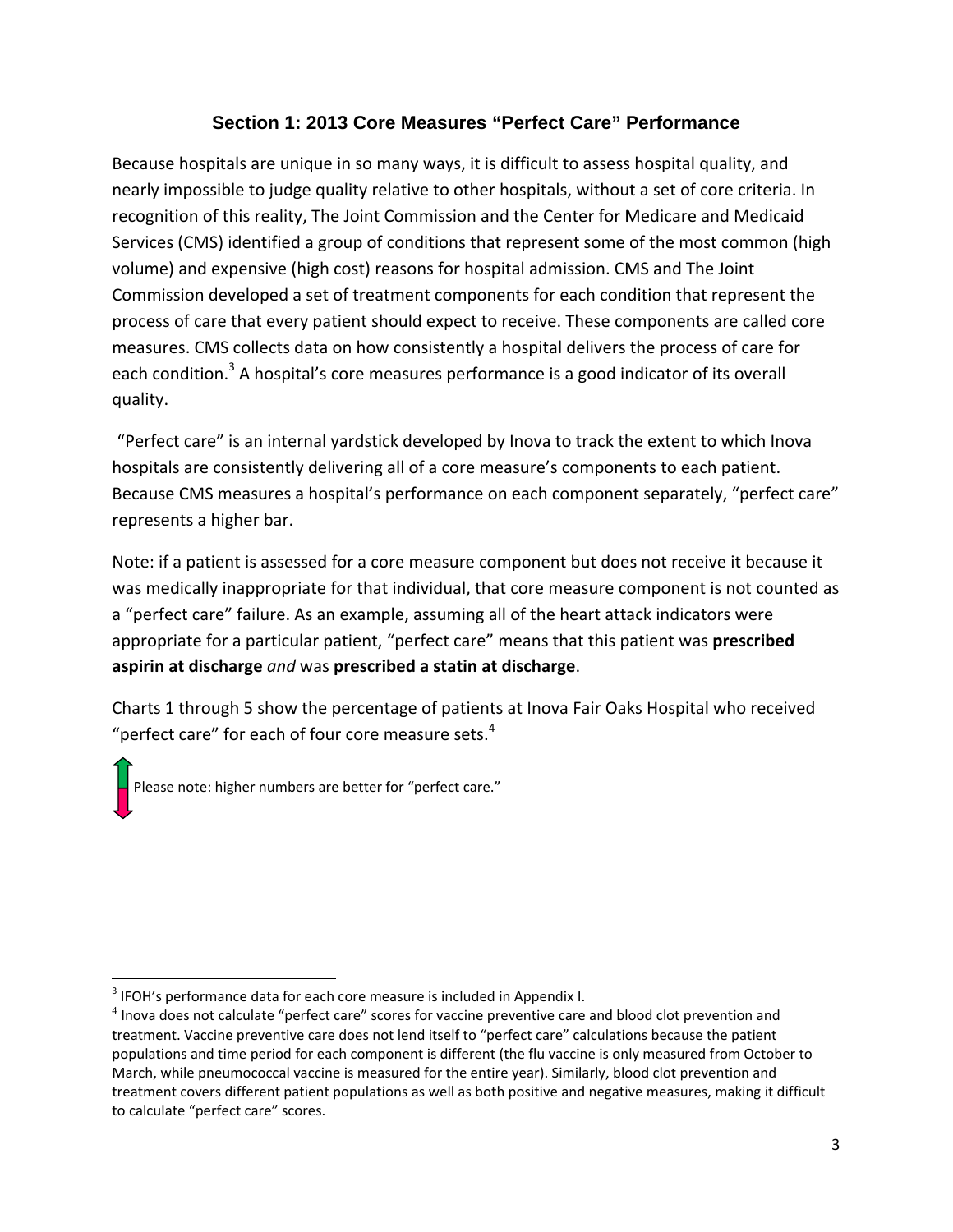

Inova Fair Oaks Hospital maintains consistently strong overall "perfect care" numbers. In 2013, 94 percent of patients received "perfect care" (see Chart 1).

# **"Perfect care" for heart attack care**

After a flawless "perfect care" score in 2012, 2013 saw "perfect care" rates for heart attack care at 92 percent (see Chart 2).

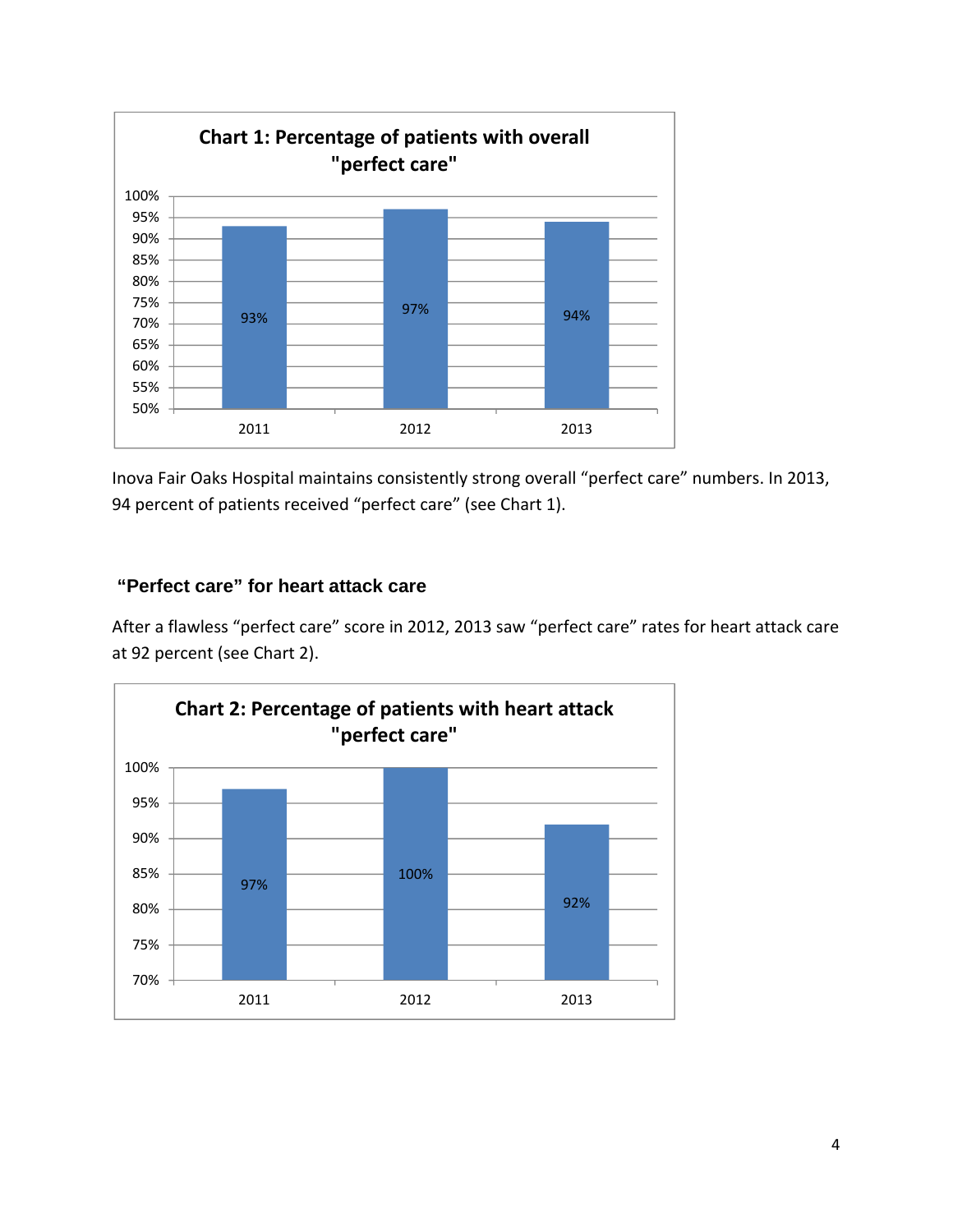# **"Perfect care" for heart failure care**

Inova Fair Oaks Hospital has improved its heart failure "perfect care" percentages consistently over the past three years, as depicted in Chart 3. In 2013, 96 percent of heart failure patients received "perfect care."



# **"Perfect care" for pneumonia care**

Inova Fair Oaks Hospital has provided consistently excellent pneumonia care as measured by core measure data. In 2013, 97 percent of patients received "perfect care" for pneumonia (see Chart 4).

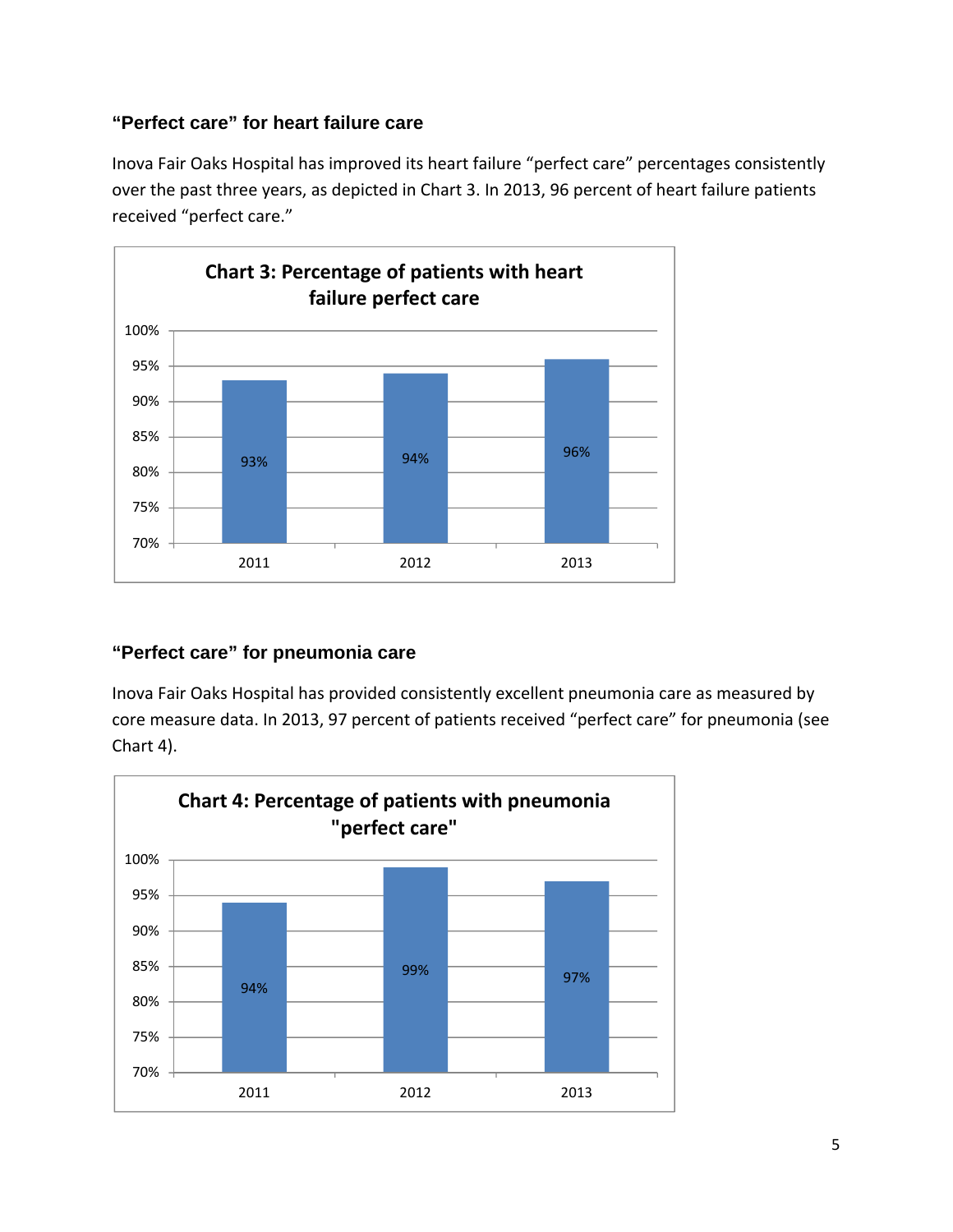# **"Perfect care" for surgical care**

As Chart 5 shows, Inova Fair Oaks Hospital delivered "perfect care" to 94 percent of surgical patients in 2011, 99 percent of surgical patients in 2012, and 92 percent of surgical patients in 2013.



# **IFOH improvement focus – core measures**

Inova has implemented a number of improvement strategies to help us deliver "perfect care." The CMS core measures reflect a number of evidence‐based care elements that patients with those conditions should receive.

In addition to providing our caregivers with robust education, we also have specially trained staff who assist them with identifying their core measure patient populations and providing daily feedback of all needed care. We carefully examine every case that is not compliant so that we understand where the breakdown occurred and take steps to address it. We have implemented specific checklists to help the bedside nurse keep track of all of the required measures. We want to have reliable processes in place in all areas so that every patient, every time, receives "perfect care."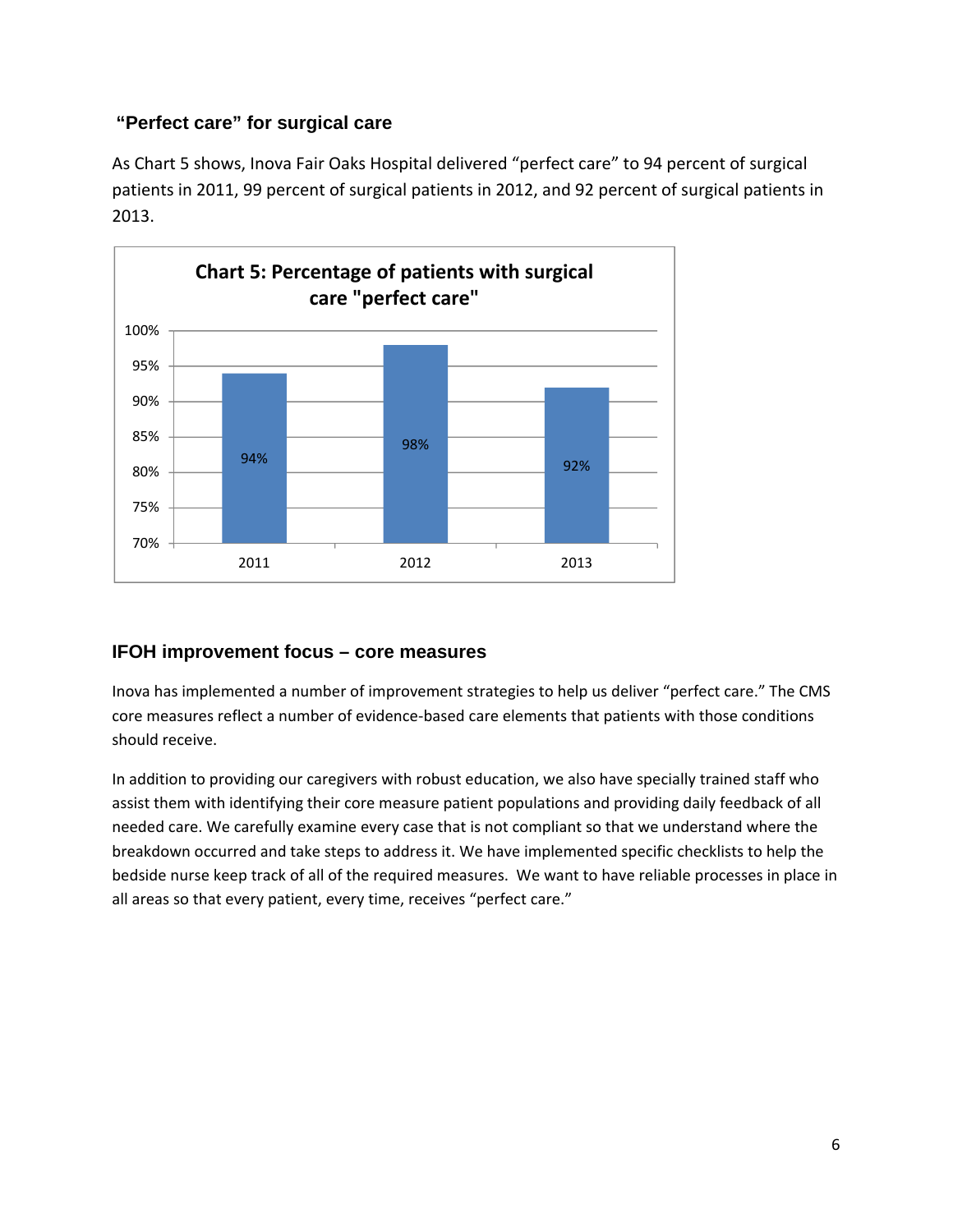# **Section 2: Patient Mortality Rate Performance**

### **Patient death rates**

A hospital's patient death (mortality) rate is an important quality indicator that measures whether the number of patients who died while in the hospital is more or less than is statistically expected. If fewer patients die than is expected, the hospital has a lower (better) patient death rate. If the hospital's actual number of deaths is more than the statistical calculation, that hospital has a higher (worse) patient death rate.

Inova hospitals use a severity-adjusted method for calculating patient death rates. The severity adjusted mortality rate takes into account risk factors such as age and medical condition when calculating whether a hospital's patient death rates are higher or lower than expected. For example, a 95‐year old patient in poor health might have a higher likelihood of dying during a given surgical procedure than a healthy 50‐year‐old patient would. The severity adjusted formula takes those factors into account.

Inova Fair Oaks Hospital benchmarks its results against the performance of the Premier healthcare alliance, which is a group of more than 700 hospitals across the nation. A score of 1.0 indicates that there is no difference between the hospital's actual mortality rate and the expected mortality rate. A score that is less than 1.0 means that there were fewer deaths than expected; a score greater than 1.0 means that there were more deaths than expected.

As Chart 6 shows, Inova Fair Oaks Hospital has performed consistently well, having a significantly lower (i.e., better) than expected mortality rate for the past three years.

Please note: lower rates are better for mortality.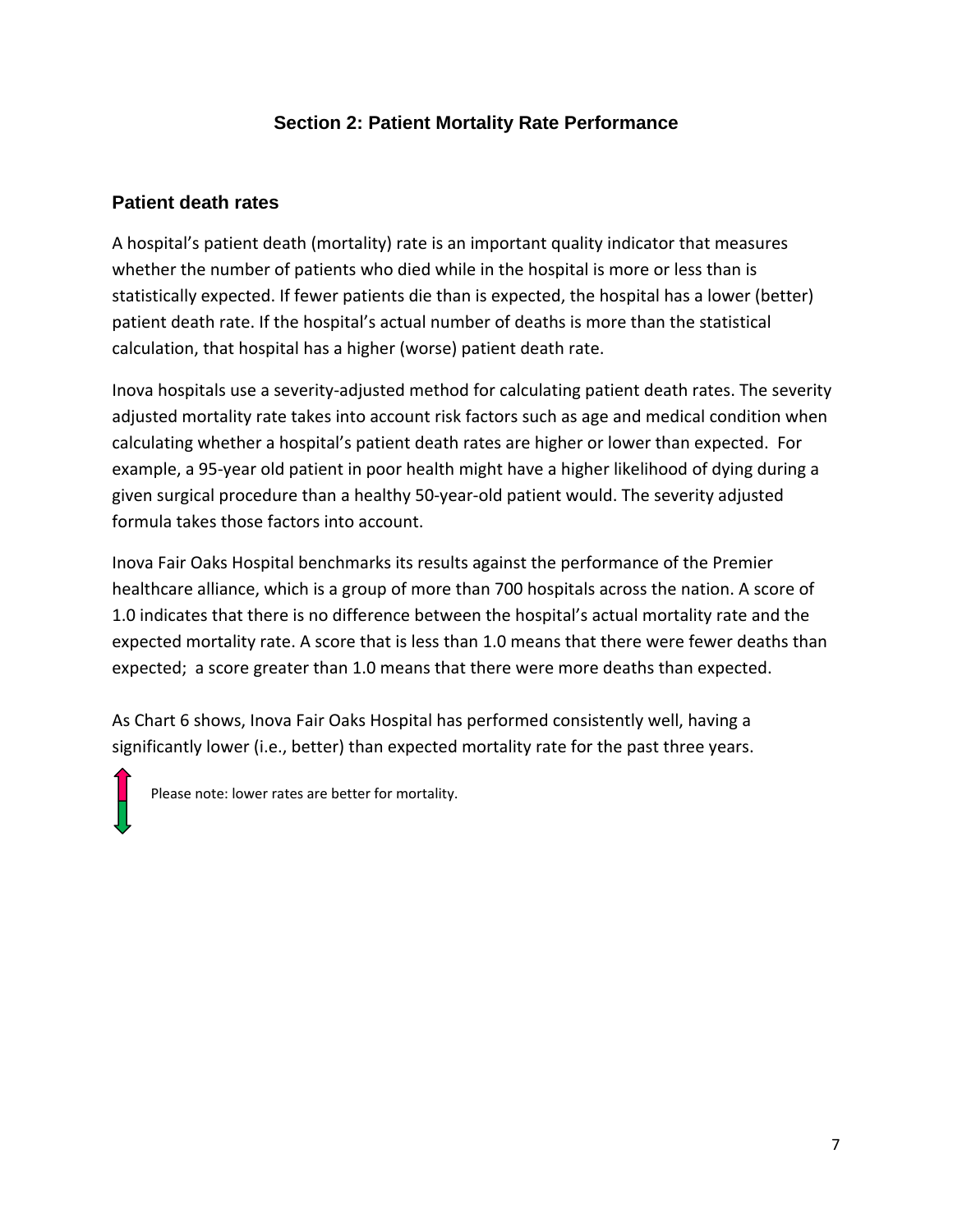

## **IFOH improvement focus -- mortality**

Inova Fair Oaks Hospital is implementing a sustainability plan for mortality. The hospital participates in an ongoing review process; each case is carefully studied to see whether there are opportunities to improve. Inova has improvement teams focused on examining all care processes for conditions associated with high mortality rates. The hospital also looks carefully at the documentation for all patient mortality cases to determine whether documentation processes need to be updated.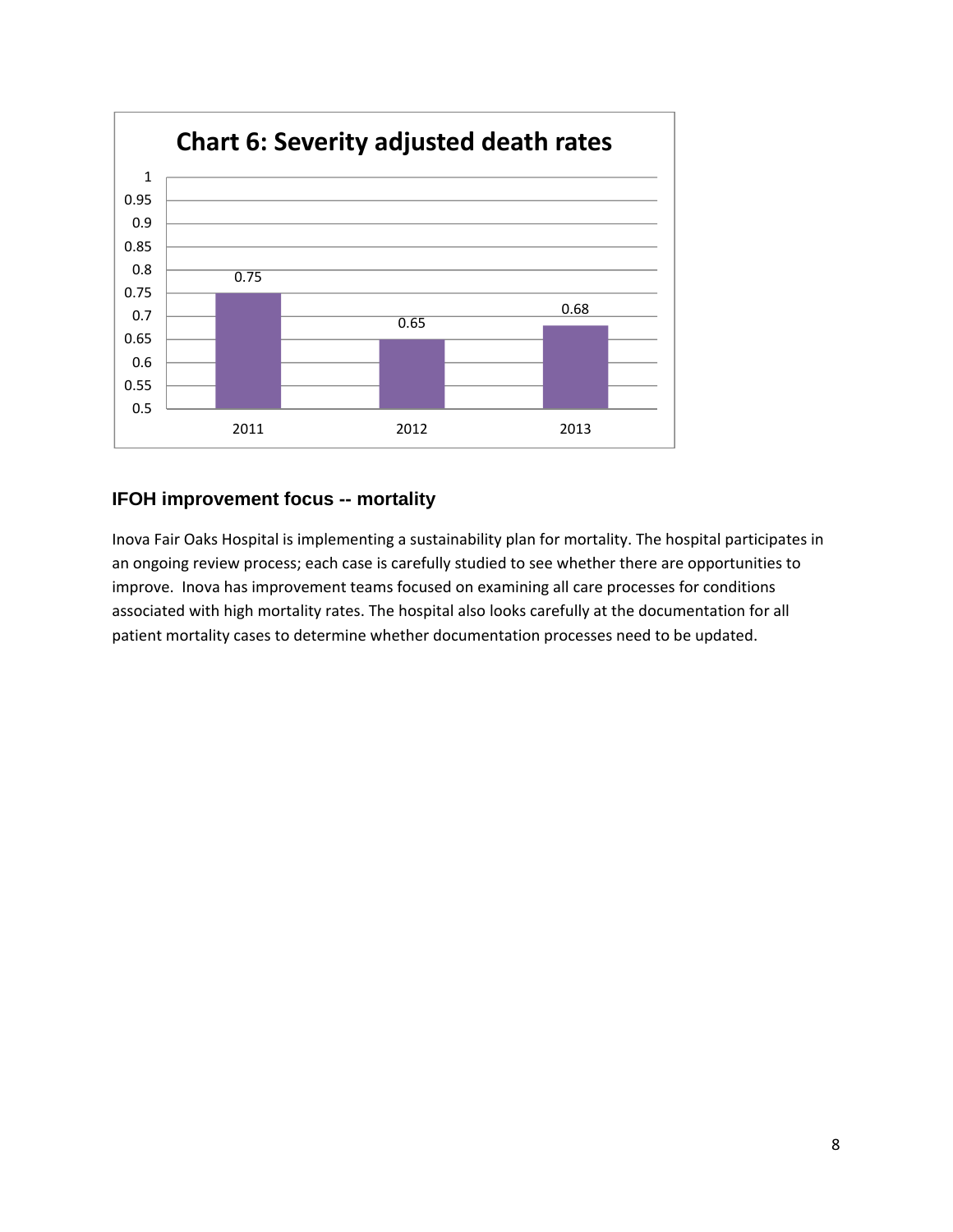# **Section 3: Patient Harm Performance**

## **Patient safety indicators**

Patient safety indicators (PSI) are a group of 16 hospital complications and adverse events that the Agency for Healthcare Research and Quality ( $AHRQ$ )<sup>5</sup> has identified as potentially preventable. Examples include post‐operative sepsis, central venous catheter‐related bloodstream infection, and obstetric trauma.

Inova hospitals use the Premier healthcare alliance as a benchmark for PSI data. Inova Fair Oaks Hospital's goal is to rank among the top 25 percent of hospitals in the Premier database for each PSI.

As Chart 7 shows, Inova Fair Oaks Hospital has come closer to achieving that goal each year. In 2011, 38 percent of PSIs were in the top 25 percent of Premier hospitals; by the end of 2013, that percentage had improved to 69 percent.



Please note: higher percentages are better for PSI data.

 $<sup>5</sup>$  AHRQ is a federal agency dedicated to improving healthcare quality, safety, efficiency, and effectiveness.</sup>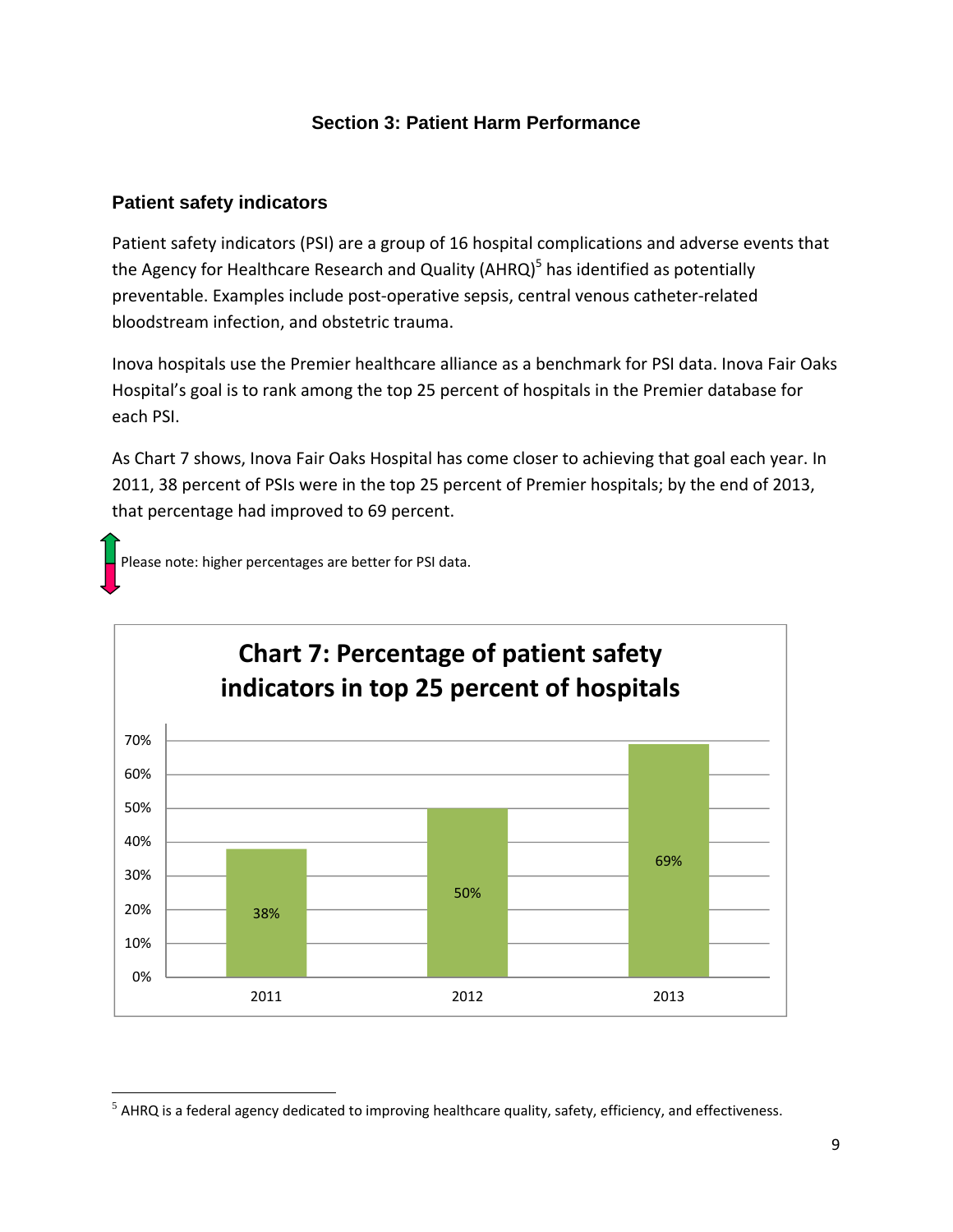### **Serious reportable events**

The serious reportable event (SRE) measurement was developed by the National Quality Forum (NQF). $6$  SREs cause patients to suffer death or serious harm because of a potentially preventable hospital error. For example, if a patient is injured during the patient's hospital stay in a way unconnected to the patient's reason for admission, it might qualify as an SRE. If a patient is harmed because a healthcare worker did not follow standard procedures or hospital protocols, that might also constitute an SRE.

Inova Fair Oaks Hospital has maintained a single‐digit level of SREs for the past three years (see Chart 8). In 2013, the hospital reported three SREs.



Please note: lower numbers are better for serious reportable events.

 $6$  The NQF's mission is to improve healthcare quality across the country by establishing and promoting shared quality standards.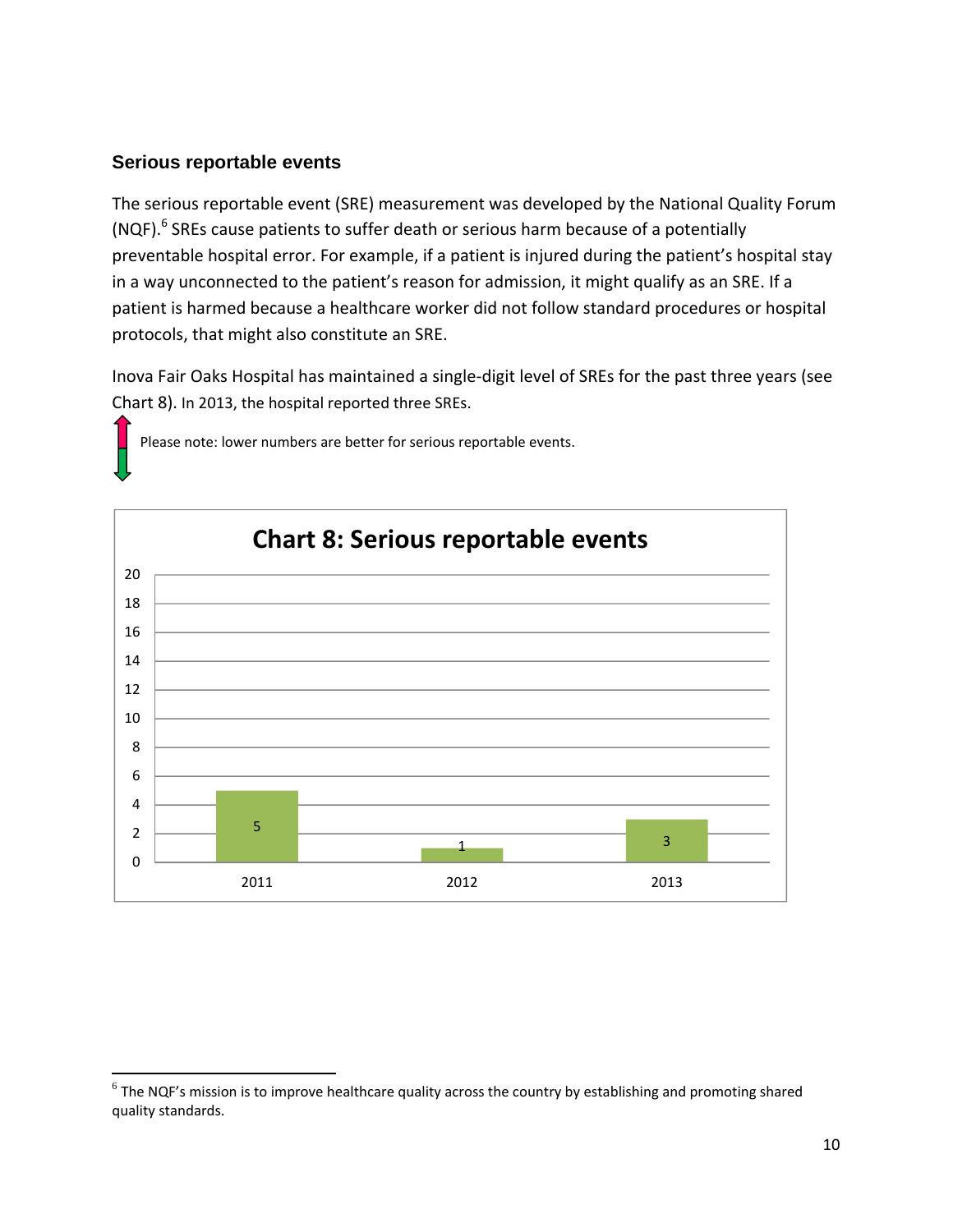# **Healthcare-associated infections**

Healthcare‐associated infections (HAIs) are infections that a person contracts while receiving medical care for another condition. HAIs are a significant cause of patient harm and patient deaths.

Charts 9 and 10 present Inova Fair Oaks Hospital's three‐year history for two important infection types, catheter‐associated urinary tract infections (CAUTI) and central‐line associated bloodstream infections (CLABSI), in the ICU. As the charts show, the hospital's infection rates are equivalent to the national benchmark.

Please note: lower numbers are better for healthcare‐associated infections.

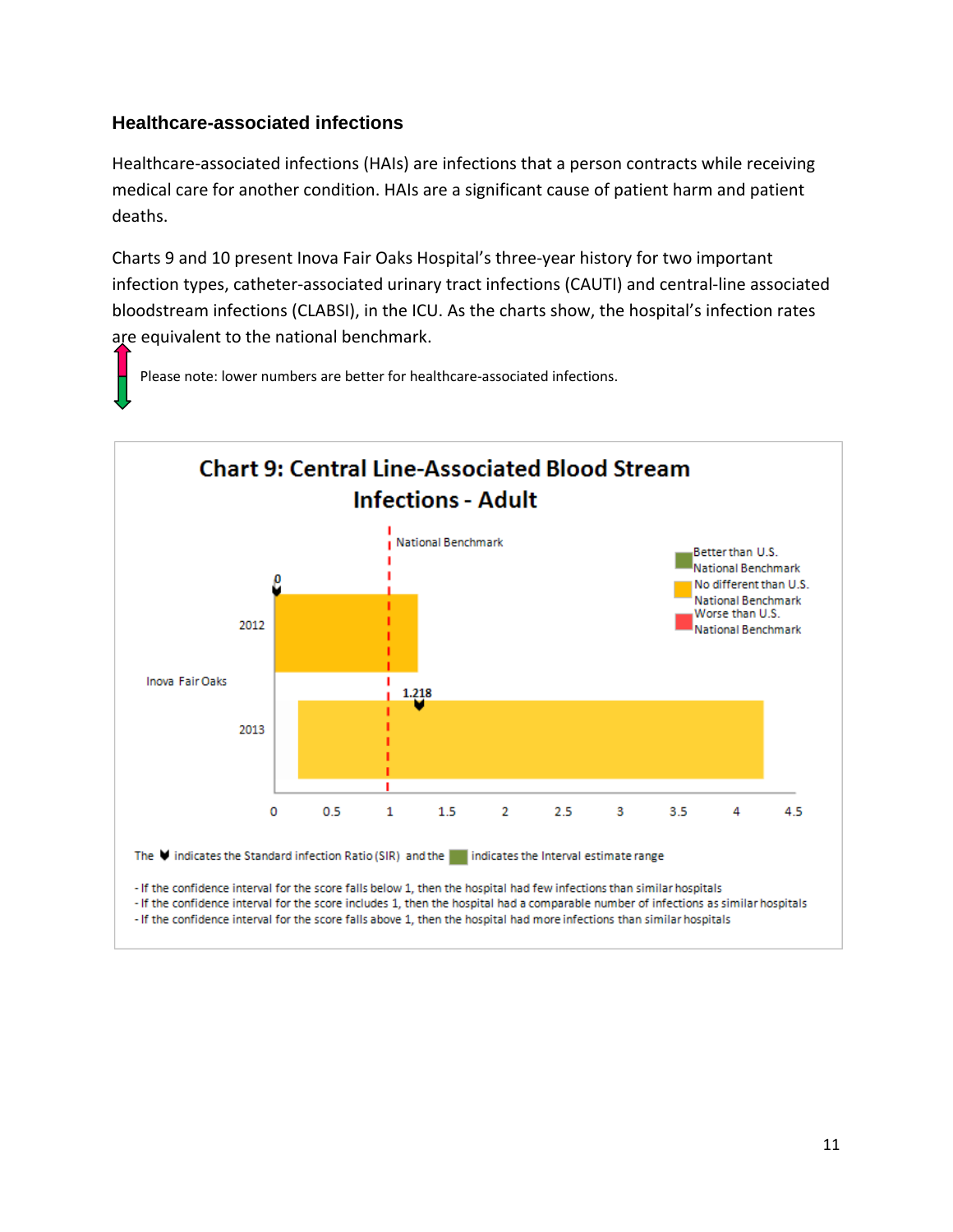

# **IFOH improvement focus -- patient harm indicators**

Inova's quality and clinical leaders review all cases of patient harm. We drill down on any instances of harm to identify all of the things that contributed to the harm. Typically, it is not a single action, but rather a series of actions, complications, and events, that collectively led to the harm outcome.

In 2013, Inova Fair Oaks Hospital focused on reducing the occurrence of venous thromboembolism (VTE). A VTE is a serious condition in which a blood clot forms in a deep vein. If the clot dislodges, it can travel to the lungs, a life-threatening complication called a pulmonary embolism (PE). Patients are at risk of developing VTE while in the hospital, particularly after surgical procedures.

Inova Fair Oaks Hospital put an improvement team in place to raise awareness of this condition among teams across the hospital. We continue to study each case of VTE to determine the factors that led to the complication and what improvements we can put in place as a result.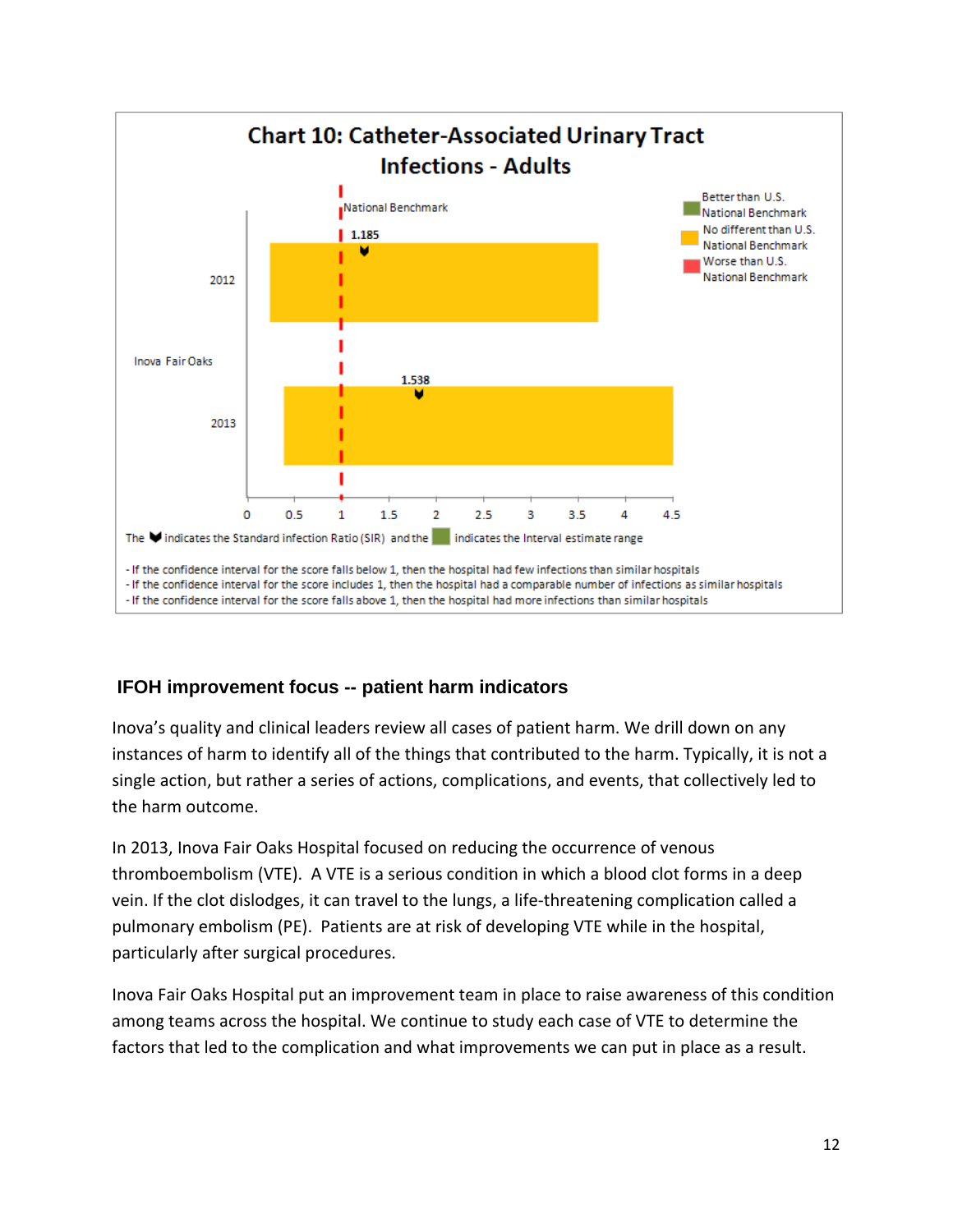# **Section 4: Patient Experience**

The Healthcare Consumer Assessment of Healthcare Providers and Systems (HCAHPS) $^7$  is a mandatory inpatient patient satisfaction survey developed by CMS and used to track how patients perceived their experience while in the hospital. Data collected from these surveys is a component of value‐based purchasing calculations, and is publically reported as well.

Using a standardized patient satisfaction survey like HCAHPS allows Inova Fair Oaks Hospital to compare its results directly with other hospitals that use it around the country. It also gives a voice to our patients and represents their perspective.

To collect this data, each Inova hospital sent thousands of surveys to recently discharged patients and collected over 1,000 responses. For each of the survey's eight categories, patients choose "never," "sometimes," "usually," or "always." Only "always" counts as a positive answer. In other words, if a patient reports that the hospital's staff "usually" responded quickly to the call bell, that answer would count as a negative score.

# **Nursing communication**

The HCAHPS survey has three questions covering patients' opinions of how well a hospital's nurses communicated, including:

- how often nurses treated them with courtesy and respect,
- how often nurses listened carefully to them, and
- how often nurses explained things in a way they could understand.

Chart 11 shows Inova Fair Oaks Hospital's performance over the past three years.

Please note: higher numbers are better for HCAHPS data.

 <sup>7</sup> HCAHPS was developed by CMS and AHRQ.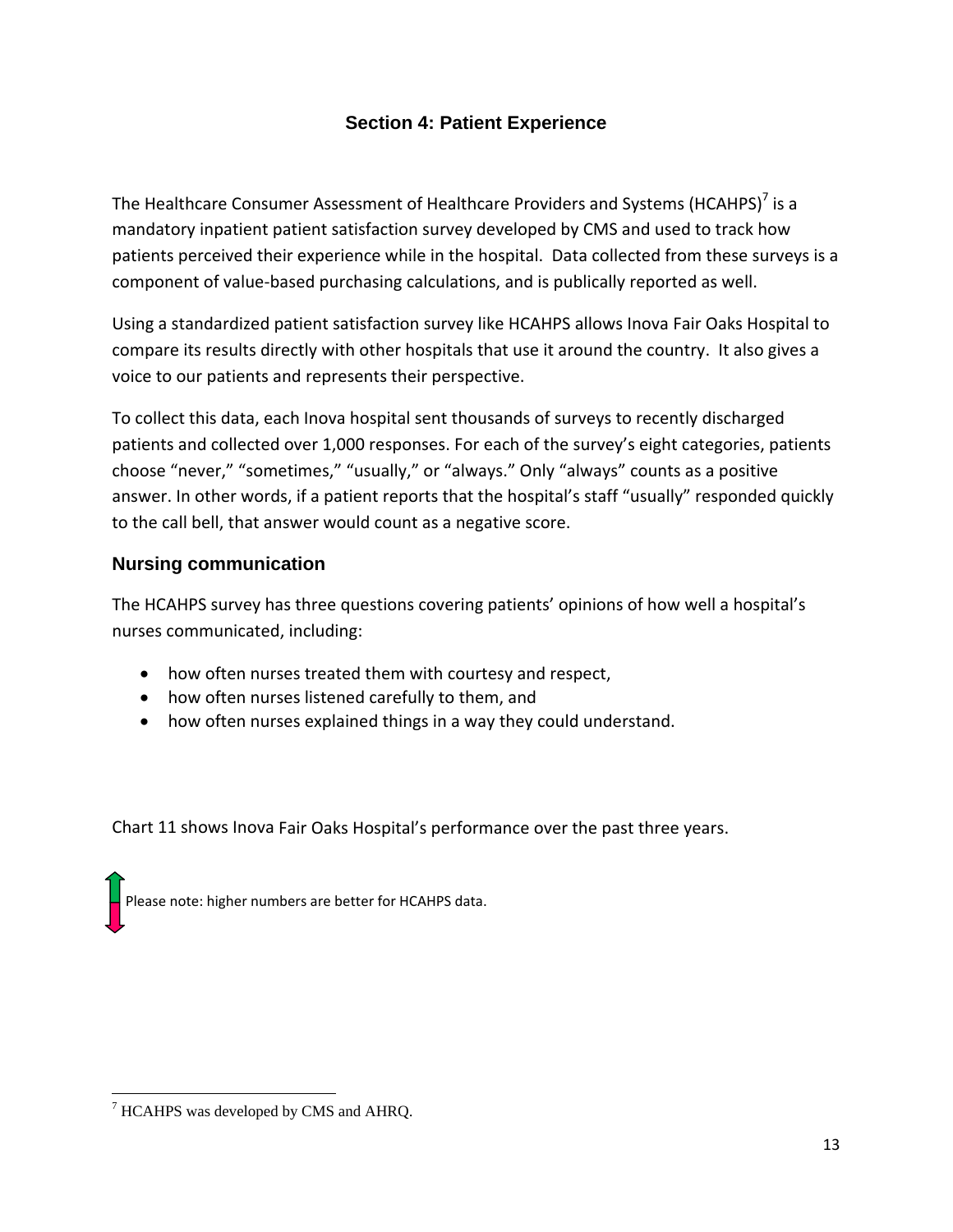

## **Doctor communication**

In the doctor communication category, patients were asked to rate the hospital on three categories, including:

- how often doctors treated them with courtesy and respect,
- how often doctors listened carefully to them, and
- how often doctors explained things in a way they understood.

Chart 12 shows Inova Fair Oaks Hospital's performance in this category.

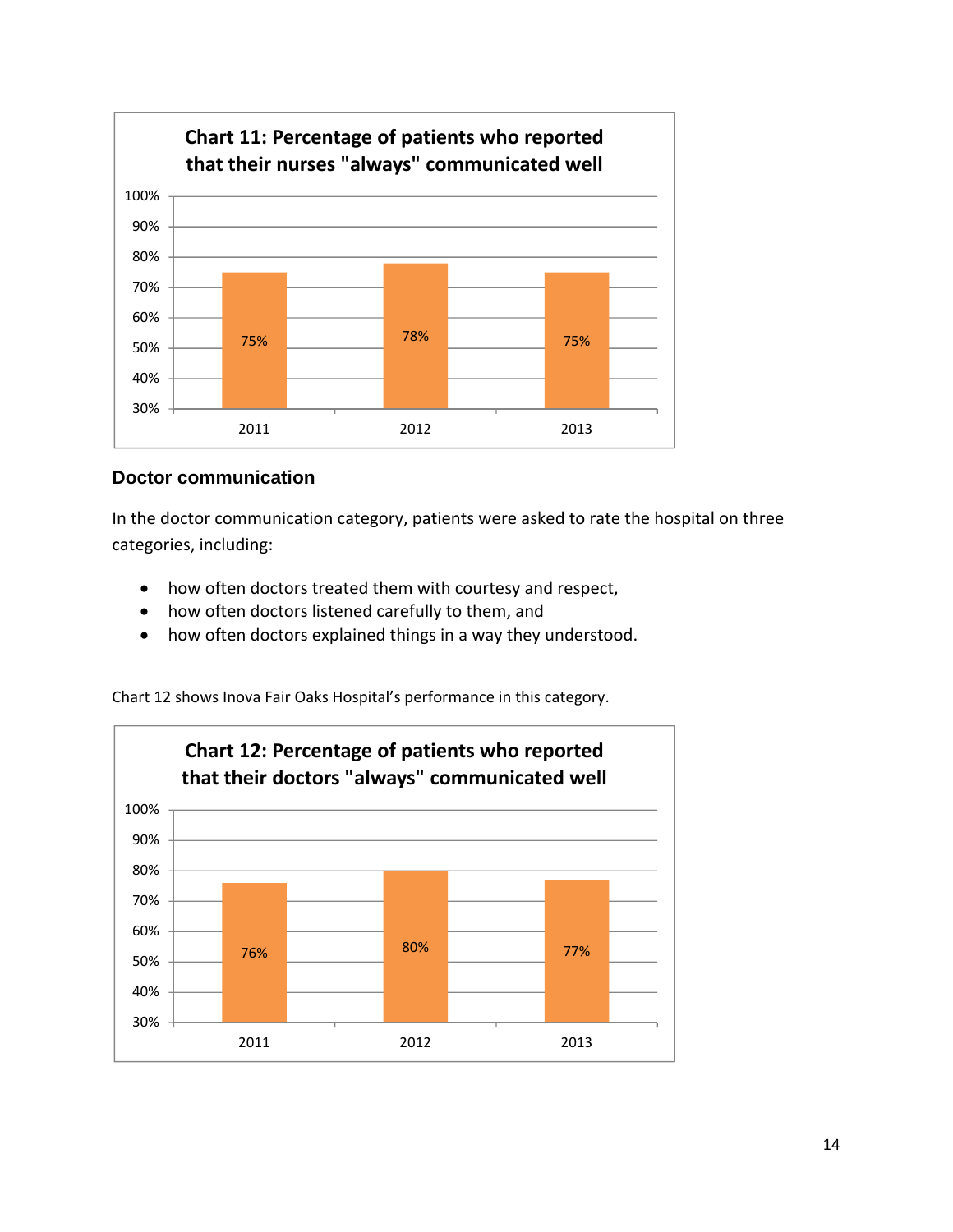# **Responsiveness of staff**

The HCAHPS survey collects data on two aspects of staff responsiveness, measuring patients' opinion of whether:

- their call bell was always answered quickly and
- they always received help right away when they needed to use the bathroom.

Chart 13 details Inova Fair Oaks Hospital's performance in this category.



#### **Pain management**

In this HCAHPS category, patients were asked to rate their hospital's effectiveness in managing their pain during their stay, including:

- how often their pain was well controlled and
- how often the hospital staff did everything they could to help relieve pain.

The hospital's performance for the past three years is summarized in Chart 14.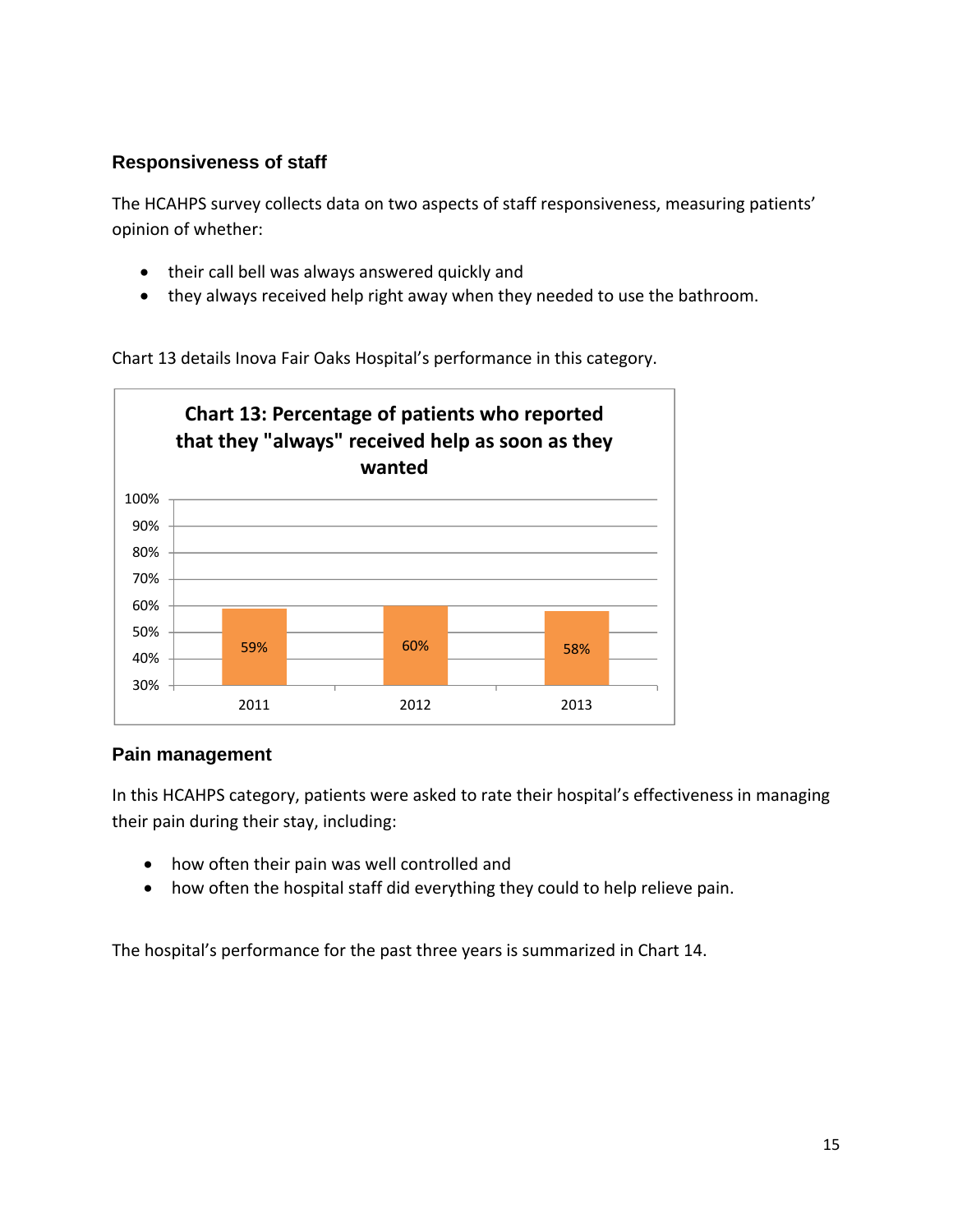

# **Communication about medications**

In this category, patients were asked about how well hospital staff explained medicines to patients before administering them, including:

- how often hospital staff explained what a new medicine was for before giving it to the patient and
- how often hospital staff clearly explained possible side effects of any new medicine before giving it to the patient.

Chart 15 presents HCAHPS survey data in this category over the past three years.

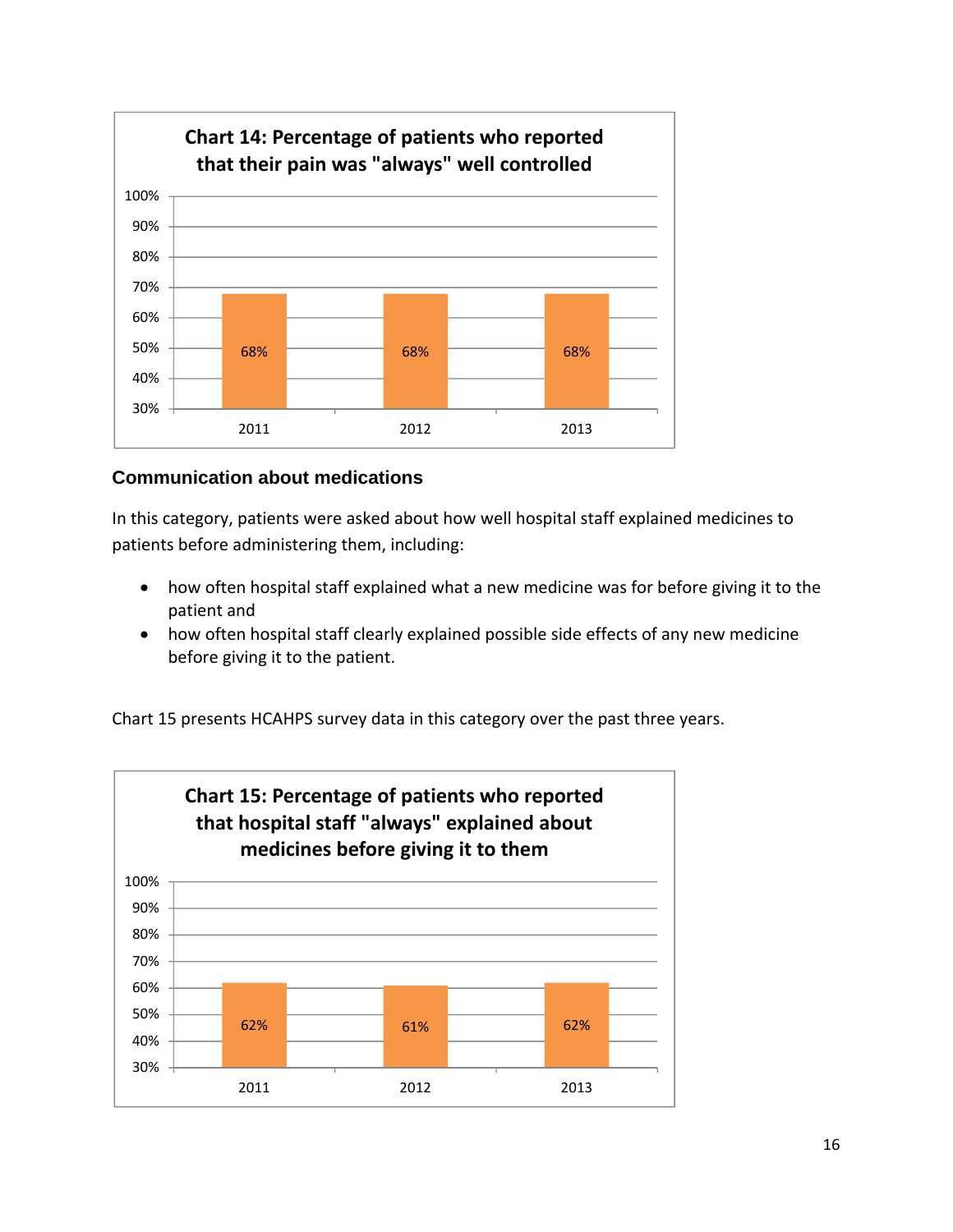# **Hospital environment**

This category assesses patients' perception of their hospital's environment, including:

- how often their room and bathroom were kept clean and
- how often the area around their room was kept quiet at night.

This information is summarized in Chart 16.



### **Discharge instructions**

The discharge instructions portion of the survey collects data about whether patients felt they were appropriately prepared for discharge. In contrast to the previous categories, patients are asked to answer "yes" or "no" as to:

- whether someone on their healthcare team asked whether they had the help they needed when they left the hospital and
- whether they were given written information about symptoms or problems to look for after they left the hospital.

In Chart 17, three years of Inova Fair Oaks Hospital's HCAHPS survey data regarding discharge instructions is presented.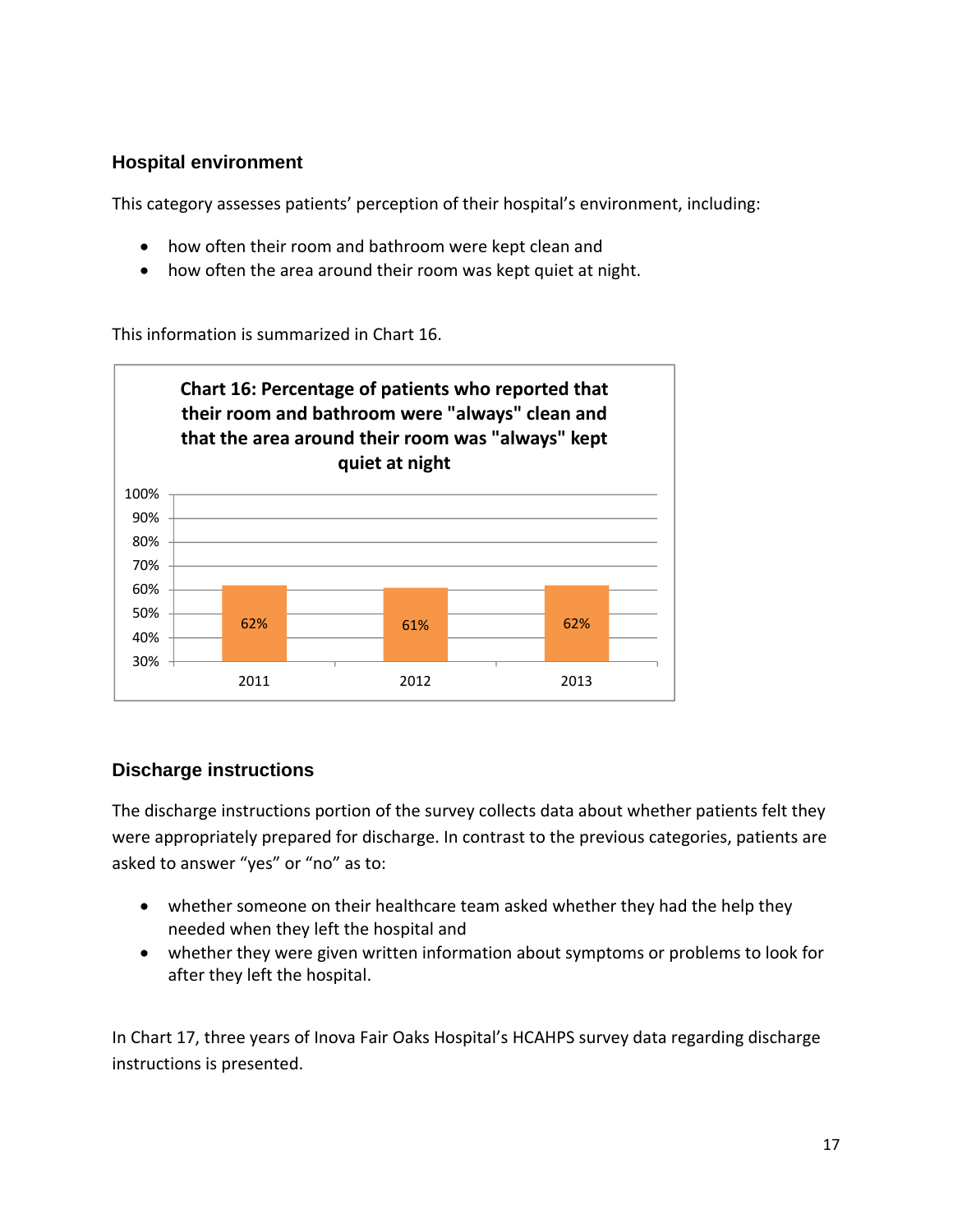

# **Overall rating**

The final HCAHPS category asks patients to rate the hospital overall on a scale from 0 (worst possible hospital) to 10 (best possible hospital). Chart 18 depicts what percentage of respondents selected the highest scores (9 or 10) in response to this question.



The data over the last three years show a steadily increasing percentage of patients giving Inova Fair Oaks Hospital an excellent overall rating.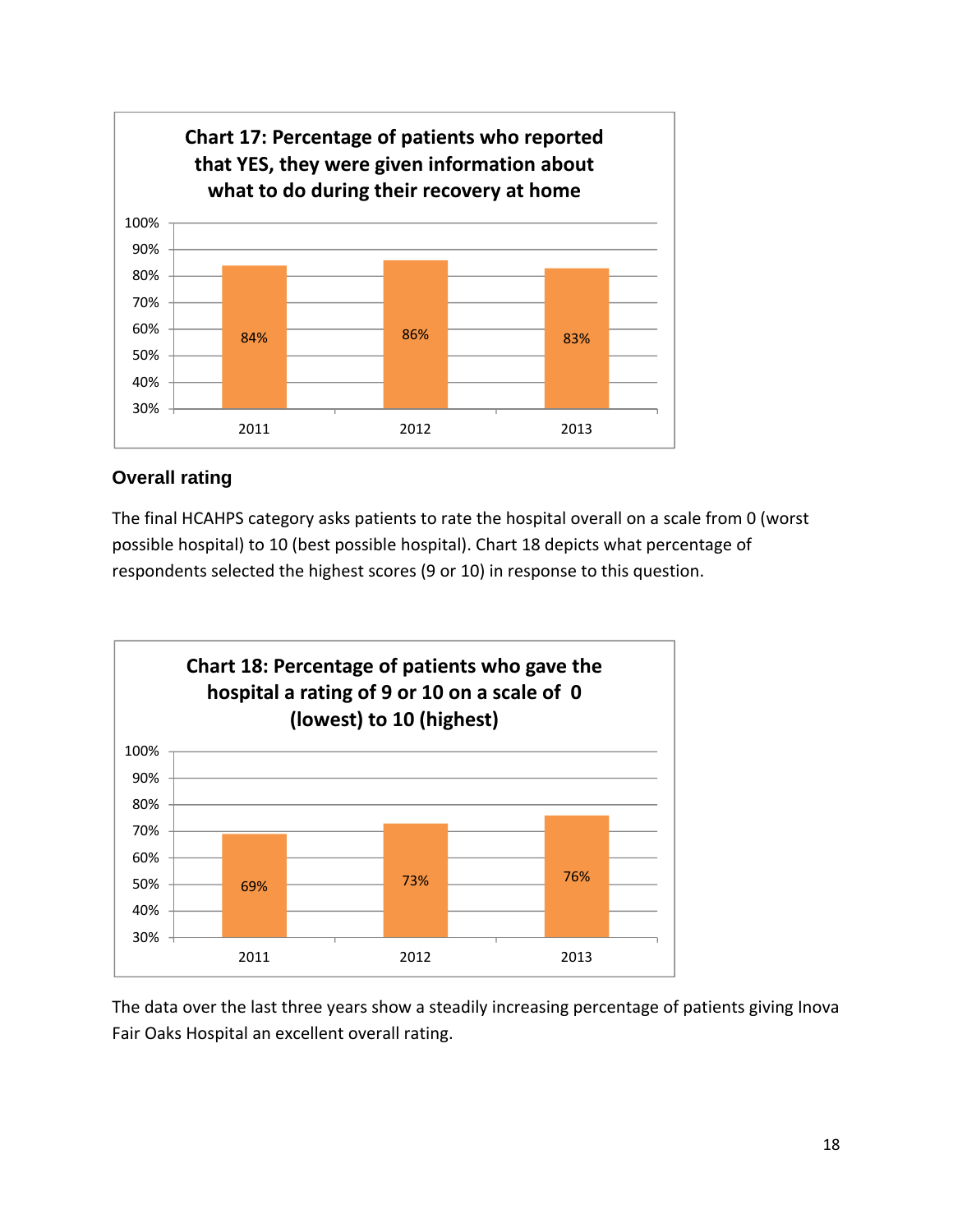### **IFOH improvement focus —patient experience**

Across the system, Inova is committed to creating excellent patient experiences. Over the last year, we have continued to focus on delivering the experience our patients and their families expect.

Beginning with our hiring decisions, we assess our staff for service values and behaviors. We have provided coaching and tools to our staff to guide better communication with our patients and their families. Our nursing staff focused on intentional hourly rounding, to ensure that patient needs – from managing any pain to getting assistance to go to the bathroom – were proactively met. In addition, all of the caregivers focus on improving communication with patients through the use of the white boards in the patient rooms. The white boards are updated each shift during the staff hand‐off process, which takes place with the patient and their family and provides the names and phone numbers of the staff caring for them, when pain medication is due, and the general plan for the day. Our leaders round on our patients to get real-time feedback on things that are going well and things that need further attention. Feedback from all of these efforts is regularly shared with our physicians and staff so that we can continue to improve our patients' experiences at Inova.

### **Section 5: Quality Improvement in Action**

Inova Fair Oaks Hospital approaches quality and safety with a culture of continuous improvement. Teams in every department across the hospital use information like the data summarized in this report to determine which aspects could be working more effectively. Then they work to develop and test new ideas in order to implement solutions. In this section, we share some of our teams' stories of commitment to quality and safety.

# **Palliative care program achieves The Joint Commission "Center of Excellence" designation**

Sometimes it seems that in the rush of medical advancement and technology, Hippocrates' famous admonition to "cure sometimes, treat often, comfort always," is in danger of getting lost in the shuffle. Too often, programs that comfort patients and their families by focusing on alleviating symptoms rather than curing disease are an afterthought in the modern hospital environment.

But Inova Fair Oaks Hospital leadership, recognizing the importance of palliative care programs, set the goal of having a program that was not only effective but also would meet the requirements of The Joint Commission's new palliative care "center of excellence" designation. And in 2013, IFOH achieved that distinction: the hospital became the 29<sup>th</sup> hospital nationwide –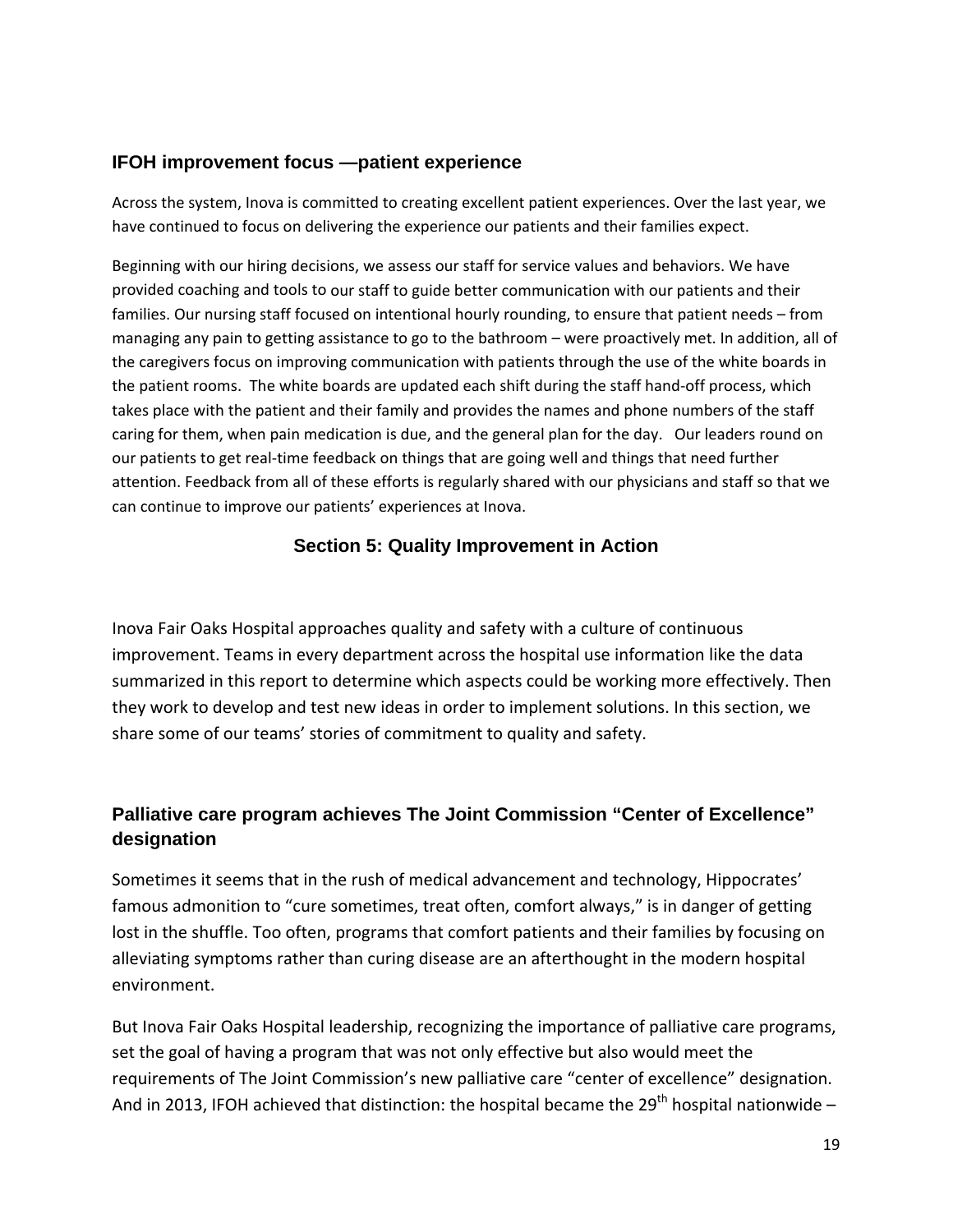and the *first* community hospital in the country – to be honored as a center of excellence for palliative care.

Palliative care is not hospice. It is not limited to end‐of‐life care, and patients are free to pursue curative treatment while receiving palliative care. Palliative care is for anyone with a serious or life‐limiting diagnosis and focuses on giving the patient relief from symptoms so that they can have the best quality of life throughout the trajectory of their disease.

Through the palliative care program, patients can receive counseling, education about their disease process, or help in formulating advance directives. A multidisciplinary approach cares for the patient and the patient's family. The team includes physicians, nurses, social workers, occupational therapists, and chaplains, all of whom are specially trained in palliative care. The palliative care program at IFOH has documented a wide range of positive outcomes, from reducing pain to decreasing depression.

Most importantly, the team makes sure each patient is heard, that the patient's wishes are honored, and that the patient is comfortable and happy throughout. The program has grown from a few dozen patients in the first year to several hundred in 2013, and the program will help nearly 500 patients and families in 2014. IFOH looks forward to giving comfort to more patients in the years to come.

# **The push to become a Primary Stroke Center**

Almost 800,000 Americans have a stroke each year, according to the Centers for Disease Control and Prevention. With stroke, every minute matters: if a stroke sufferer gets to the hospital promptly, an effective "clot busting" drug called t-PA can be administered, giving the individual the best chance at recovery. For that reason, when a patient presents with stroke symptoms, emergency medical services (EMS) head directly for a certified primary stroke center, bypassing other hospitals.

At the beginning of 2013, IFOH did not have a primary stroke center designation, but the hospital was determined to change that. Through a combination of organization‐wide commitment, deliberate planning, and focused execution, IFOH put the pieces of a strong stroke center in place.

Hospital leaders named a stroke program coordinator, who put together a multidisciplinary team with representatives from the administration, neurology, nursing, emergency medicine, radiology, and EMS. The team used guidelines issued by the American Heart Association and the American Stroke Association as a roadmap, developing policies and procedures designed to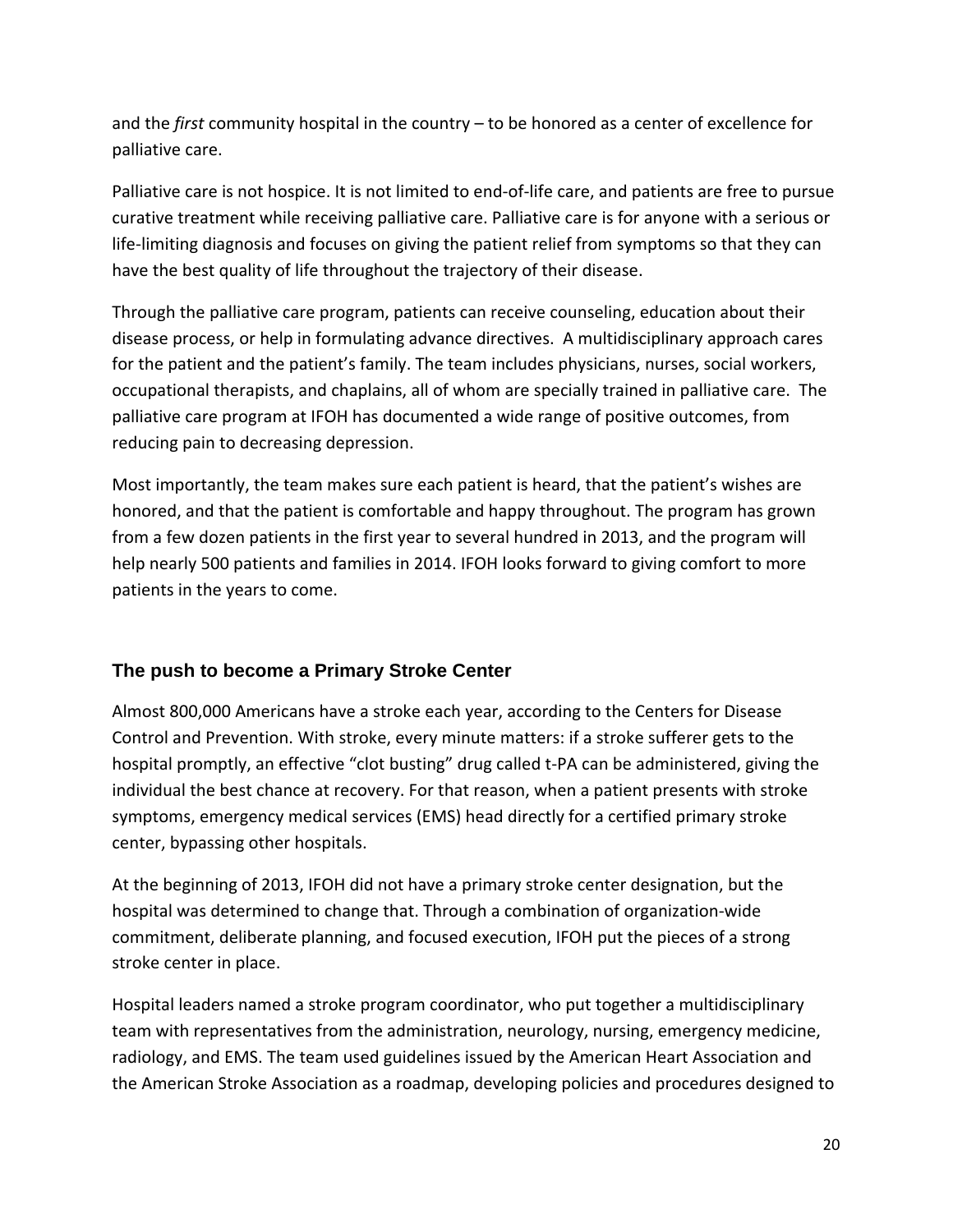provide immediate assessment and rapid treatment to patients coming in with suspected stroke. A key part of the effort was recruiting two additional neurologists to work on site at the hospital, a milestone that the hospital achieved in September of 2013.

The team then embarked on the process of educating the staff about the new process of care and the associated core measures for stroke. The final piece of the puzzle was raising community awareness of the hospital's new capabilities.

After a site visit from The Joint Commission evaluated the stroke program, IFOH received Primary Stroke Center certification in May, 2014. As a result, stroke sufferers have the best chance of getting treatment before time runs out.

# **Partnership with IHI perinatal safety collaborative**

While it is impossible to make pregnancy and delivery entirely risk free, Inova Fair Oaks Hospital has made the commitment to provide the highest level of safety for mothers and their infants. In 2013, IFOH's physicians and nursing staff partnered with the Institute for Healthcare Improvement (IHI). IHI's mission is to help hospitals use evidence‐based practices as a foundation, providing information and guidance for a hospital to formulate a path of excellence and safety.

Among the focus areas identified by the IHI hospital safety team for study were:

Postpartum Hemorrhage‐ Postpartum hemorrhage is a serious condition that occurs when a larger-than-anticipated blood loss is experienced after a delivery. If it is not identified and treated early, postpartum hemorrhage can be life threatening. After a review of incidents at the hospital and best practices from across the nation, the IFOH safety team implemented several changes. First, they extended the recovery period for all deliveries and initiated nurse‐to‐nurse handoffs to provide for a continuum of care. The team developed an algorithm that outlined the steps to take if a patient was presenting with a potential or actual hemorrhage. The algorithms were attached to newly‐developed hemorrhage carts, which were equipped with all the essentials needed to treat a patient. The staff was educated about the hemorrhage carts, what they contained, where to find them, and how to use them if needed.

Pitocin Administration - Pitocin is a medication that is routinely used to induce or augment labor. A review of the literature and attendance at web conferences with the other IHI teams stressed the importance of controlled and consistent delivery of pitocin. To achieve this, the team wrote new procedures to guide pitocin administration, developed an algorithm to treat a potential side effect, and educated all of the department's obstetricians and nurses. As a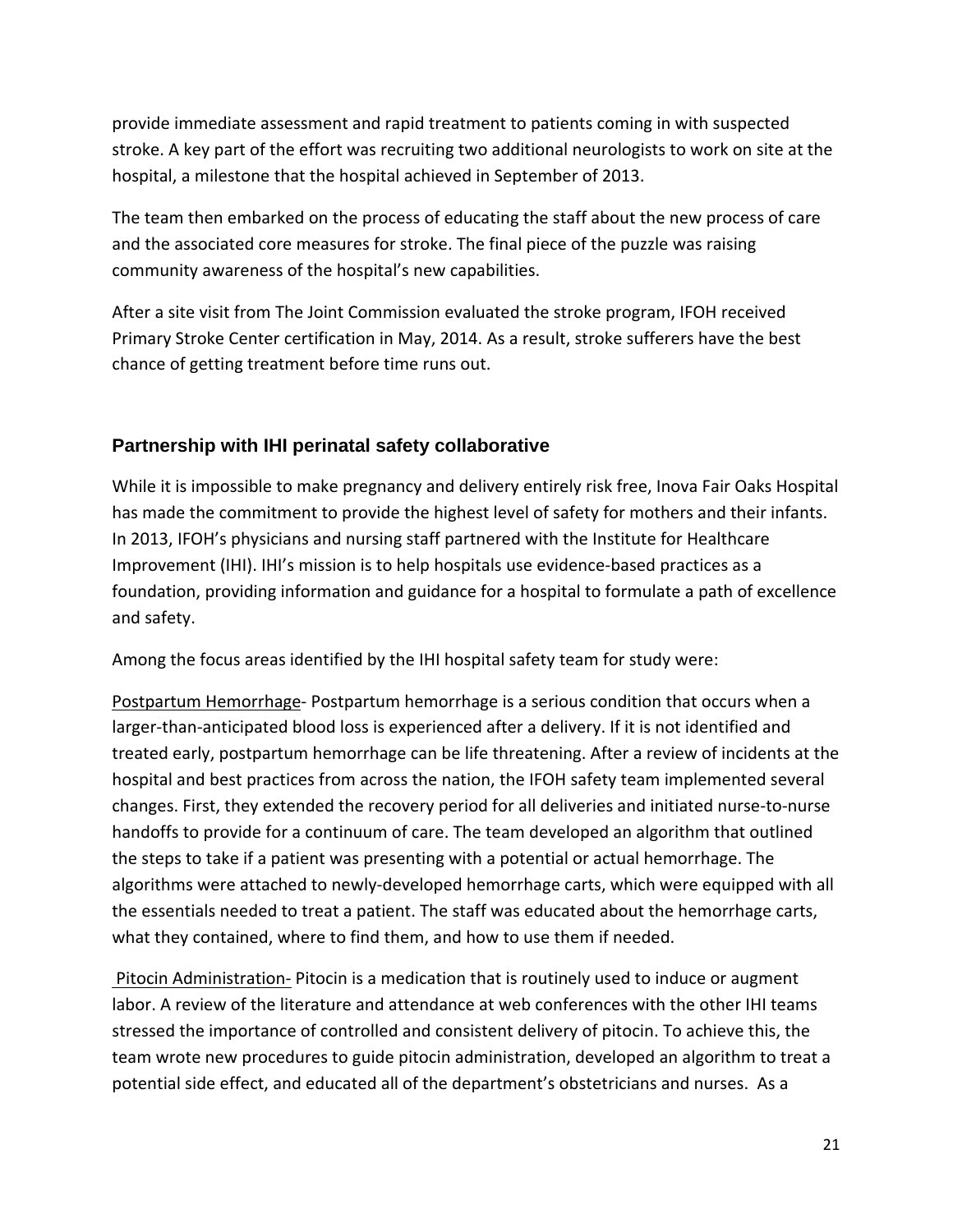result, everyone on the patient's healthcare team is working with the same guidelines for the management of pitocin administration.

Fetal Monitoring- Every woman admitted who may be in labor is placed on a fetal monitor, which tracks the baby's response to the mother's contractions during labor on a strip of graph paper. Every person caring for labor patients must know how to review the monitor's "strip" and be ready to respond immediately to any sign of distress in the baby. To develop consistency in interpreting the strips and communicating findings, all of the nurses and obstetricians at IFOH took the same educational course. By "speaking the same language," everyone understands what is happening with a given patient and can take appropriate action to treat any problems.

As part of the framework for an IHI meeting, an acronym for IFOH was developed: **I**nfants **F**ree **o**f **H**arm. As new information evolves for the care of patients entrusted to the perinatal team, IFOH will continue to explore evidence‐based practices and collaborate with other experts in the field.

# **Sterile Processing Department Improvements (2013 Iams winner)**

When you think of modern surgery, you might envision a skilled surgeon in a brightly-lit OR, surrounded by a team of nurses and techs using high tech machines and computers. But there is much more to the story than what you might see in the movies. At the Inova Fair Oaks Hospital's (IFOH) sterile processing department (SPD), some of the crucial behind‐the‐scenes work is done to support the hospital's surgical success.

In late 2012, IFOH saw an increase in the number of defective surgical instrument trays in the OR. In most cases, this was caused by heavy surgical instruments poking a hole in their sterile packaging. A combination of fewer SPD staff and a higher number of surgeries was creating problems. As a result, 70 trays had defects during the fourth quarter of 2012, far exceeding the target of 30.

After studying the problem and determining its root causes, SPD implemented changes throughout the department. To ensure a well‐staffed unit every day, SPD changed scheduling processes to account for predictable annual vacations. Once the department had enough staff, team leaders reorganized work assignments, adding runners so that tray processers could sit and work without interruption. In addition, the department changed its layout to minimize steps between the decontamination, sterlilization, and preparation/packing areas. The department also developed a single set of standards for processing that included step‐by‐step single piece flow, ensuring that every SPD worker processed instruments using best practices.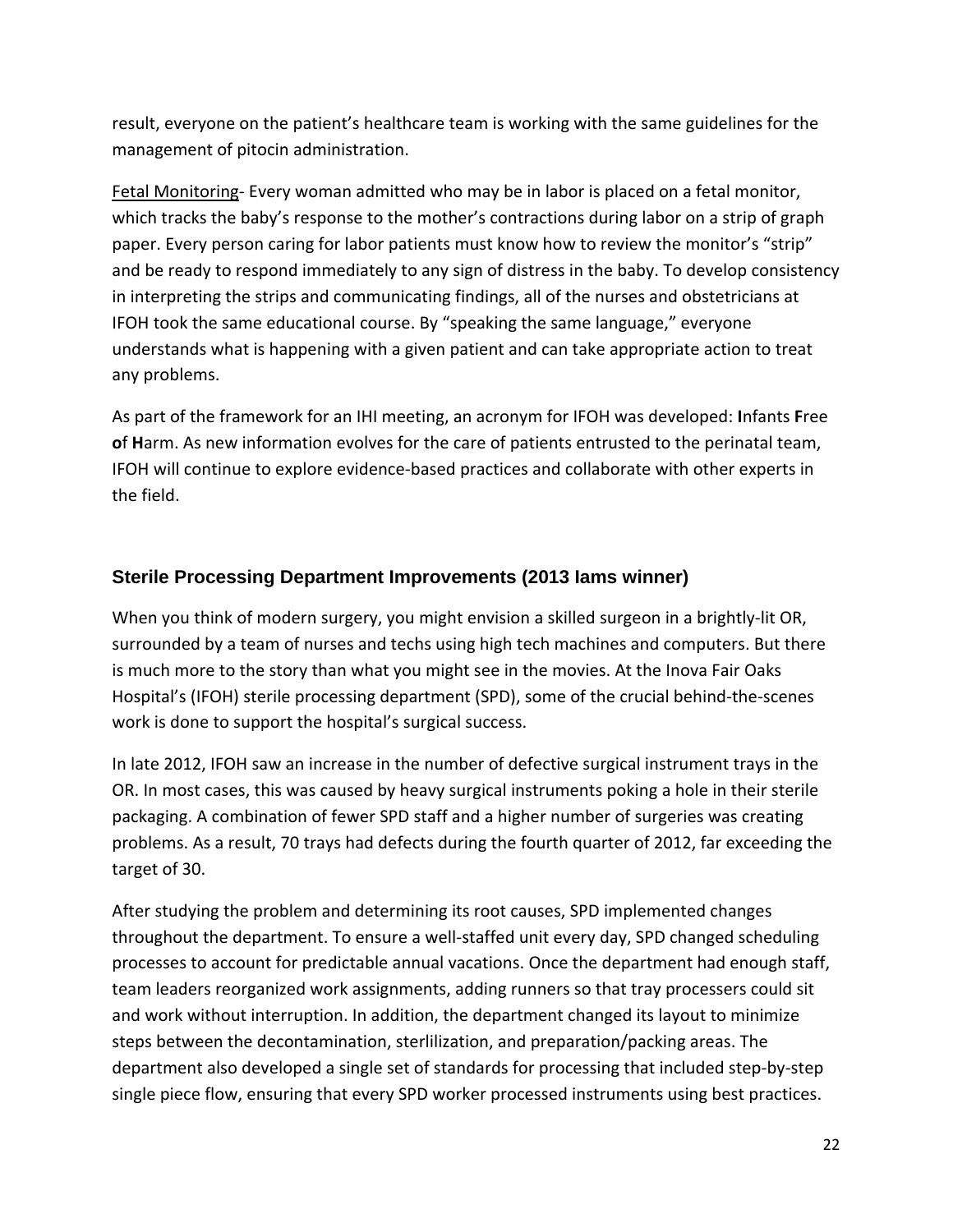SPD is now keeping up with the demand and has significantly reduced packaging defects. The department is processing 1,800 to 2,000 trays each week and ended 2013 with a 60 percent reduction in defects for the fourth quarter. IFOH is also continuing to look for better packaging options to maintain the sterility of even the heaviest surgical instruments.

# **Conclusion**

This report has summarized important quality and safety-related data for Inova Fair Oaks Hospital. If you have questions or would like more information about the report's contents, please send an email through the link at www.inova.org/contactus.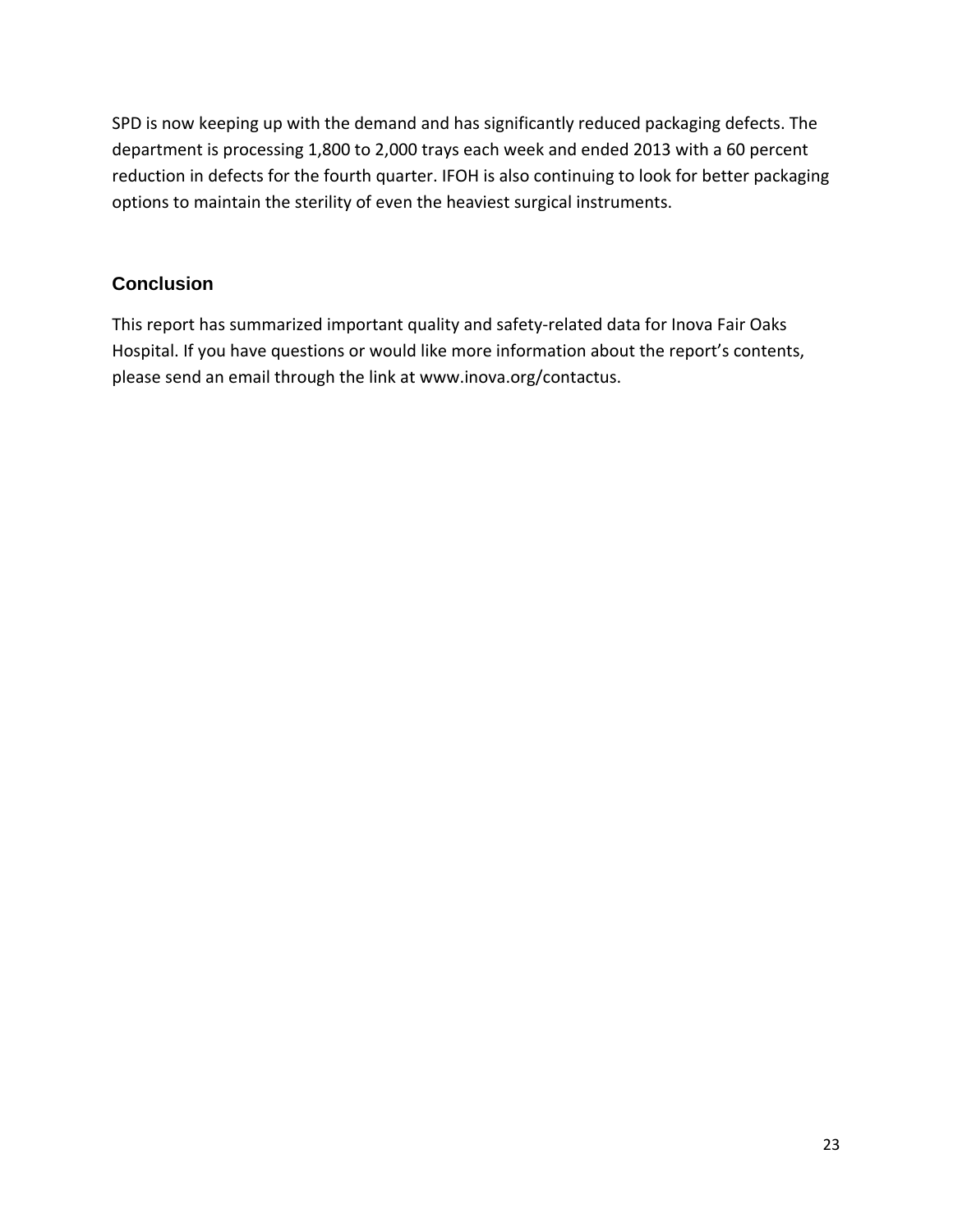# **Appendix I: Core Measures Data**

This section of the report explains each core measure and provides 2013 data for each core measure component at Inova Fair Oaks Hospital compared to the CMS national average. This section also includes IFOH's performance data for 2011 and 2012 for reference.

# **Heart attack care**

The heart attack core measure is composed of two sets of data, tracking the percentage of heart attack patients who:

- are given **aspirin on discharge**, to prevent blood clots and
- are prescribed a **statin at discharge** to lower cholesterol.

Table 1 and Charts 19 and 20 show Inova Fair Oaks Hospital's performance for the last three years in each component of the core measure, with the 2013 CMS national average included for reference.

Please note: higher numbers are better for core measures.

### **Table 1: Inova Fair Oaks Hospital Core Measure Performance for Heart Attack Care, 2011‐2013**

|                             | 2011 | 2012 | 2013 | <b>2013 CMS</b><br><b>National Avg.</b> |
|-----------------------------|------|------|------|-----------------------------------------|
| <b>Aspirin at discharge</b> | 100% | 100% | 96%  | 99%                                     |
| Statin at discharge         | 100% | 100% | 95%  | 98%                                     |



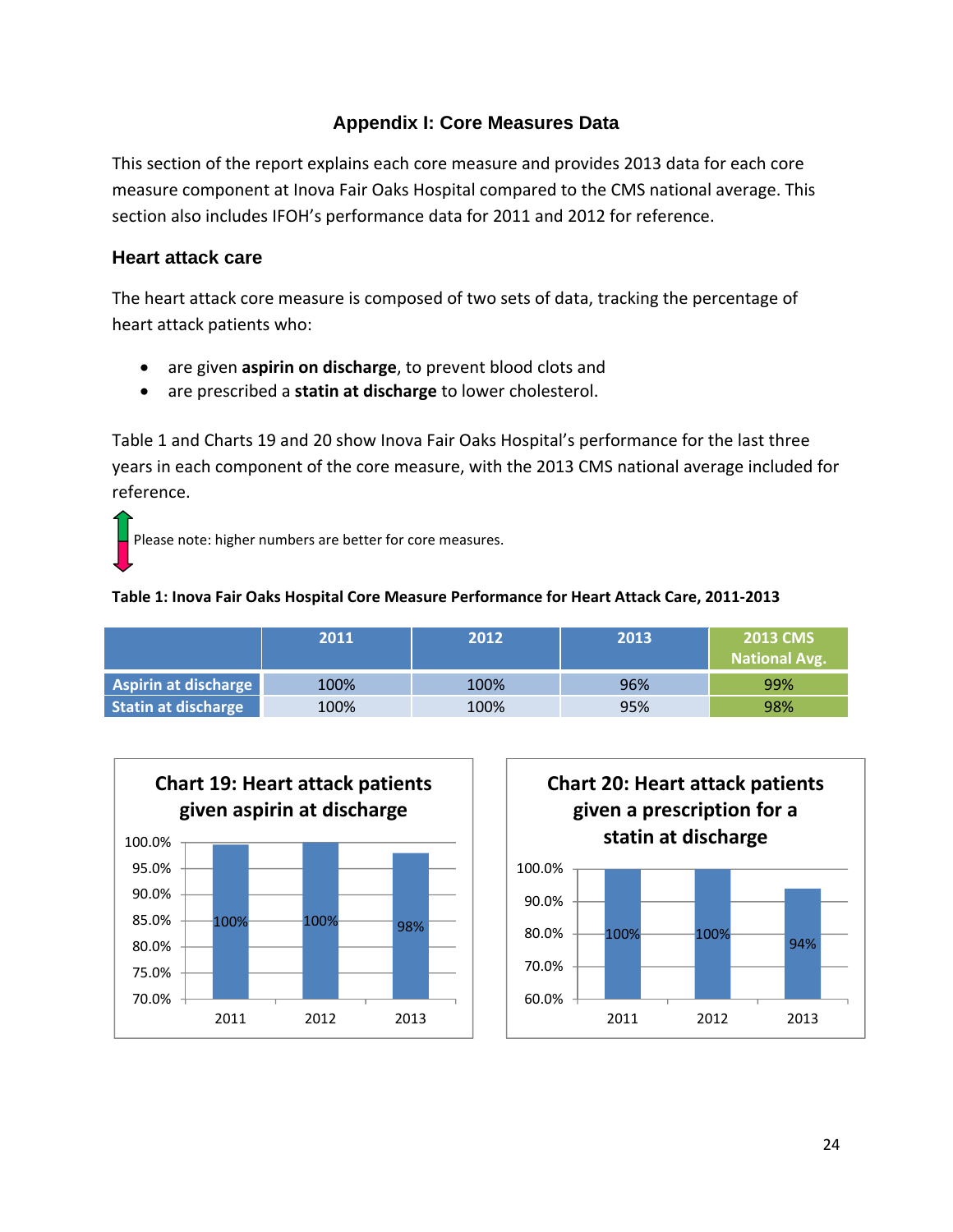## **Heart failure care**

The core measure for heart failure care has two components that measure the percentage of patients who:

- receive an evaluation of how well their heart's left chamber is pumping (**assessment for left ventricular systolic dysfunction, or LVSD**) and
- are given an **ACE inhibitor or ARB**, medications that treat heart attack, heart failure, or decreased heart function.

Table 2 and Charts 21 and 22 show Inova Fair Oaks Hospital's percentages for each heart failure care component over the past three years, with the CMS national average included for reference.

### **Table 2: Inova Fair Oaks Hospital Core Measure Performance for Heart Failure Care, 2011‐2013**

|                                      | 2011 | 2012 | 2013 | <b>2013 CMS</b><br>National Avg. |
|--------------------------------------|------|------|------|----------------------------------|
| <b>Assessment for</b><br><b>LVSD</b> | 100% | 100% | 100% | 99%                              |
| <b>ACEI/ARB</b>                      | 91%  | 97%  | 96%  | 97%                              |



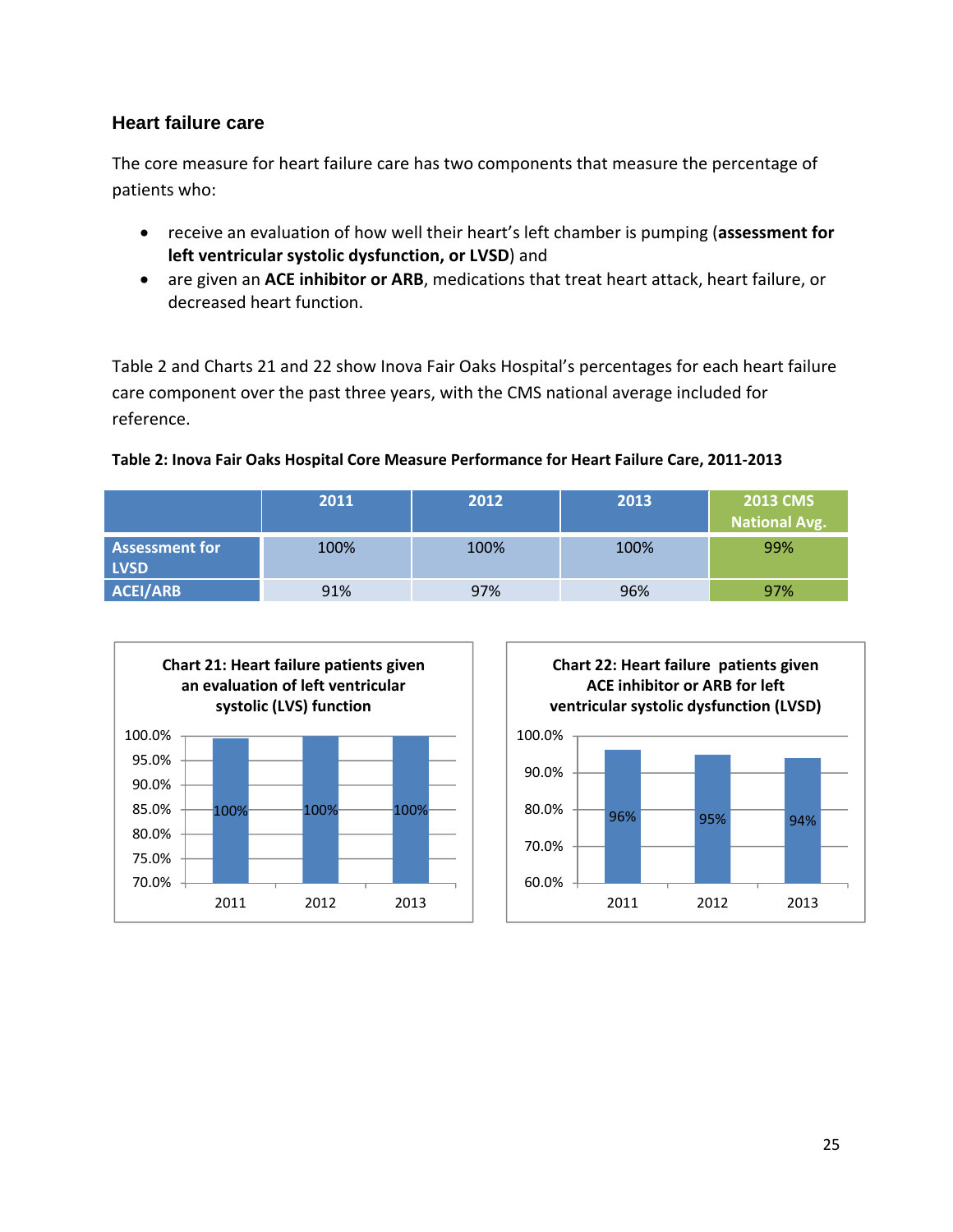## **Pneumonia care**

The two components of the pneumonia care core measure track the percentage of patients who:

- have an initial **emergency room blood culture performed prior to the administration of the first hospital dose of antibiotics** to determine which antibiotic will work best and
- are given the **most appropriate antibiotics** for the patient's specific infection.

Inova Fair Oaks Hospital's data for the pneumonia care core measure are shown in Table 3 and Charts 23 and 24, with the CMS national average included for reference.

### **Table 3: Inova Fair Oaks Hospital Core Measure Performance for Pneumonia Care, 2011‐2013**

|                                                       | 2011 | 2012 | 2013 | <b>2013 CMS</b><br><b>National Avg.</b> |
|-------------------------------------------------------|------|------|------|-----------------------------------------|
| <b>Blood culture in ED</b><br>before $1st$ antibiotic | 100% | 99%  | 99%  | 97%                                     |
| <b>Appropriate</b><br>antibiotic                      | 93%  | 99%  | 96%  | 95%                                     |



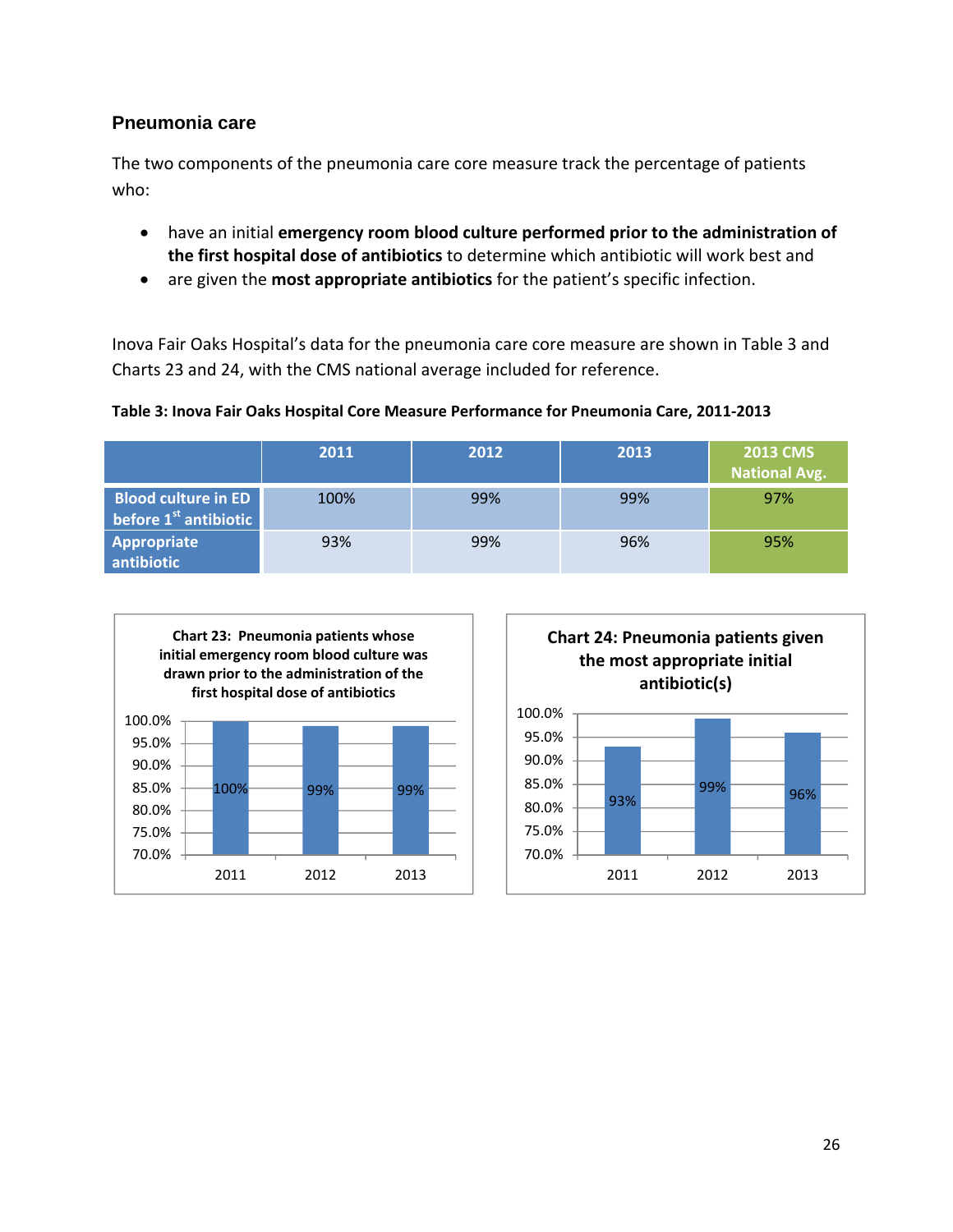# **Surgical Care**

Inova Fair Oaks Hospital collects data on seven<sup>8</sup> surgical care core measure components. The surgical care core measure focuses on how well a hospital takes the appropriate steps to prevent complications, such as infections and blood clots, in surgical patients. It tracks the percentage of surgical patients:

- who were **given an antibiotic at the right time** (within one hour before surgery) to help prevent infection,
- who were given the **right kind of antibiotic** to help prevent infection,
- whose preventive **antibiotics were stopped at the right time** (within 24 hours after surgery),
- who **got treatment to prevent blood clots at the right time** (within 24 hours before or after their surgery) after certain types of surgery,
- whose **urinary catheters were removed** within two days after surgery to reduce the risk of infection,
- whose **body temperatures** were managed during surgery, and
- who, if they were taking heart drugs called beta blockers before coming to the hospital, were **kept on the beta blockers** during the period just before and after their cardiac surgeries.

Three years of data for each of the surgical care core measure components is shown in Table 4 and compared to the CMS national average in the fourth column. Charts 25 through 31 depict the data visually.

|                             | 2011 | 2012 | 2013 | <b>2013 CMS</b><br><b>National Avg.</b> |
|-----------------------------|------|------|------|-----------------------------------------|
| <b>Antibiotic timing</b>    | 99%  | 99%  | 98%  | 99%                                     |
| <b>Antibiotic selection</b> | 98%  | 100% | 98%  | 99%                                     |
| <b>Antibiotic</b>           | 97%  | 99%  | 96%  | 98%                                     |
| discontinuation             |      |      |      |                                         |
| <b>DVT prophylaxis</b>      | 96%  | 100% | 99%  | 98%                                     |
| given                       |      |      |      |                                         |
| <b>Urinary cath</b>         | 97%  | 98%  | 99%  | 96%                                     |
| removal                     |      |      |      |                                         |
| <b>Periop temp</b>          | 100% | 100% | 100% | 100%                                    |
| management                  |      |      |      |                                         |
| <b>Beta blocker</b>         | 94%  | 99%  | 99%  | 97%                                     |

### **Table 4: Inova Fair Oaks Hospital Core Measure Performance for Surgical Care, 2011‐2013**

  $8$  An additional surgical care core measure tracks the percentage of cardiac surgery patients whose blood sugar (blood glucose) was kept under good control in the days right after surgery. However, because Inova Fair Oaks Hospital does not perform cardiac surgery, this measure is not applicable.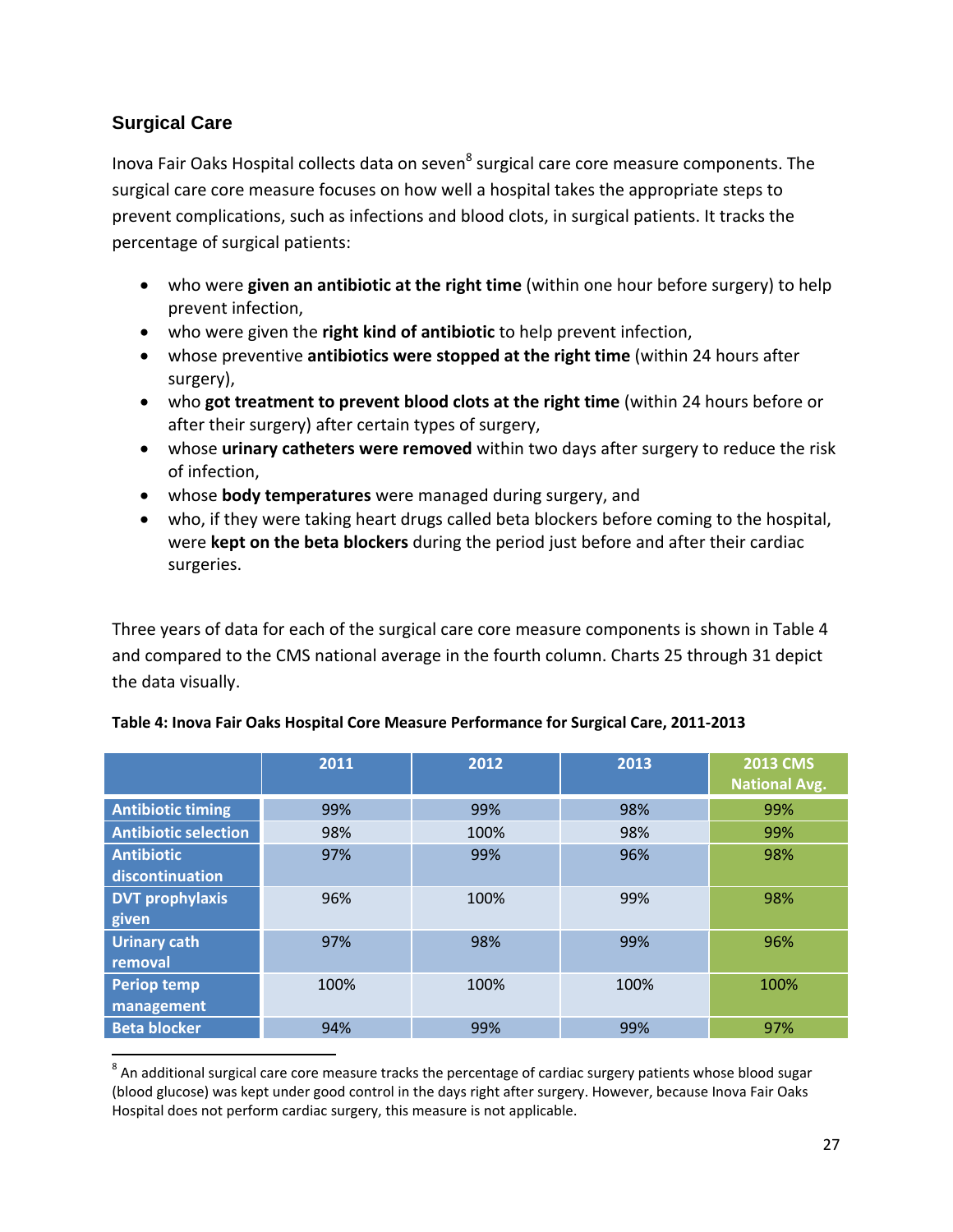











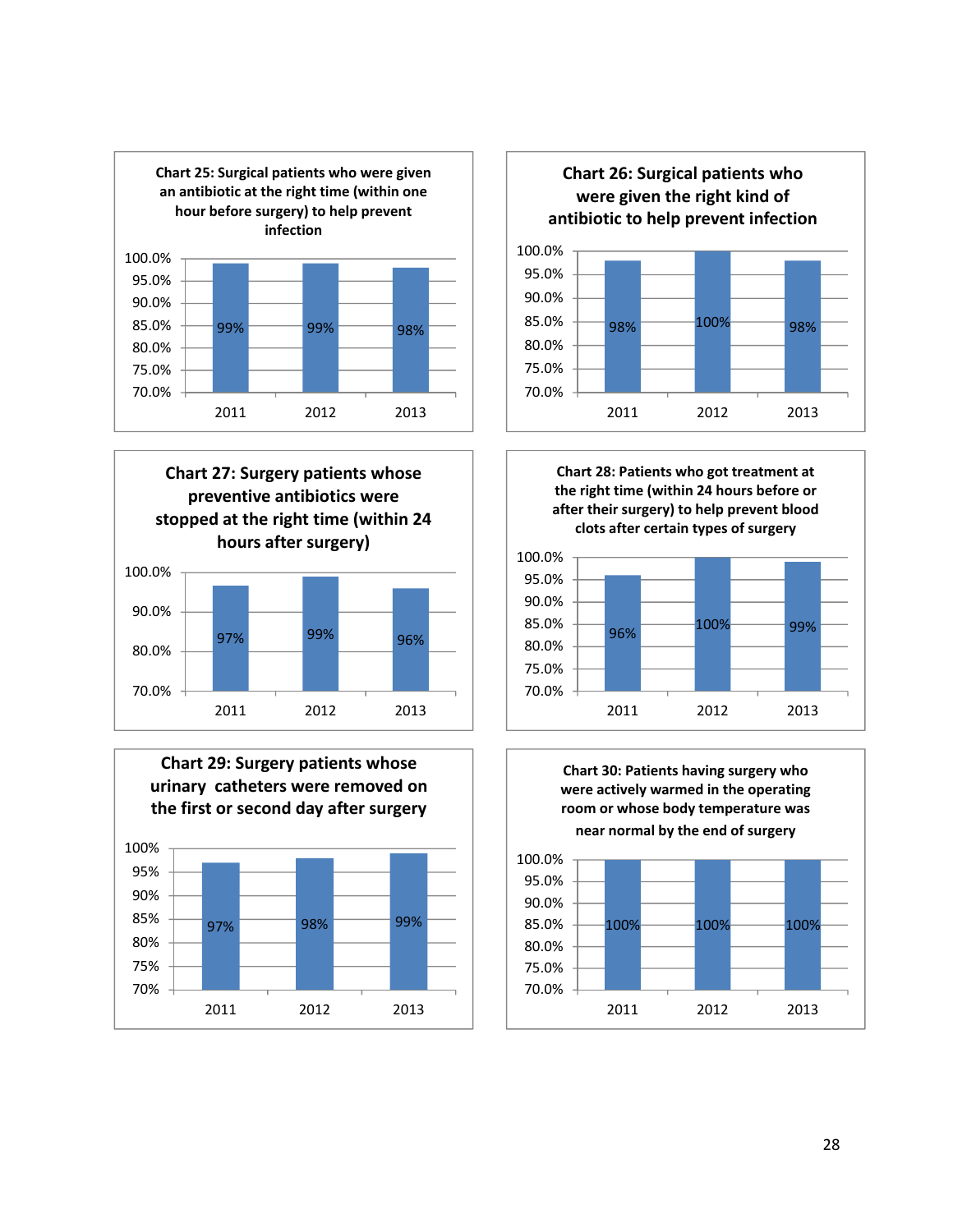

### **Blood clot prevention and treatment**

The blood clot prevention and treatment core measure has six components. The first two sets of data track steps taken to prevent blood clots in admitted patients and measure the percentage of patients who:

- receive treatment to prevent blood clots on the day of or day after **hospital admission or surgery** and
- receive treatment to prevent blood clots on the day of or day after **admission to the intensive care unit (ICU)**.

The next three components focus on proper treatment of patients who have developed blood clots and measure the percentage of:

- patients who develop blood clots and are subsequently given the proper treatment, which includes administering two **overlapping anticoagulant medications** (commonly known as "blood thinners");
- patients with blood clots who were treated with an intravenous blood thinner, then **were checked to determine if the blood thinner was putting the patient at an increased risk** of bleeding; and
- patients with blood clots who were discharged on a blood thinner medicine and received **written instructions** about that medicine.

The sixth component is a negative measure, which means that lower scores represent better performance. It tracks the percentage of:

 patients who developed a blood clot while in the hospital and who **did not get treatment** that could have prevented it.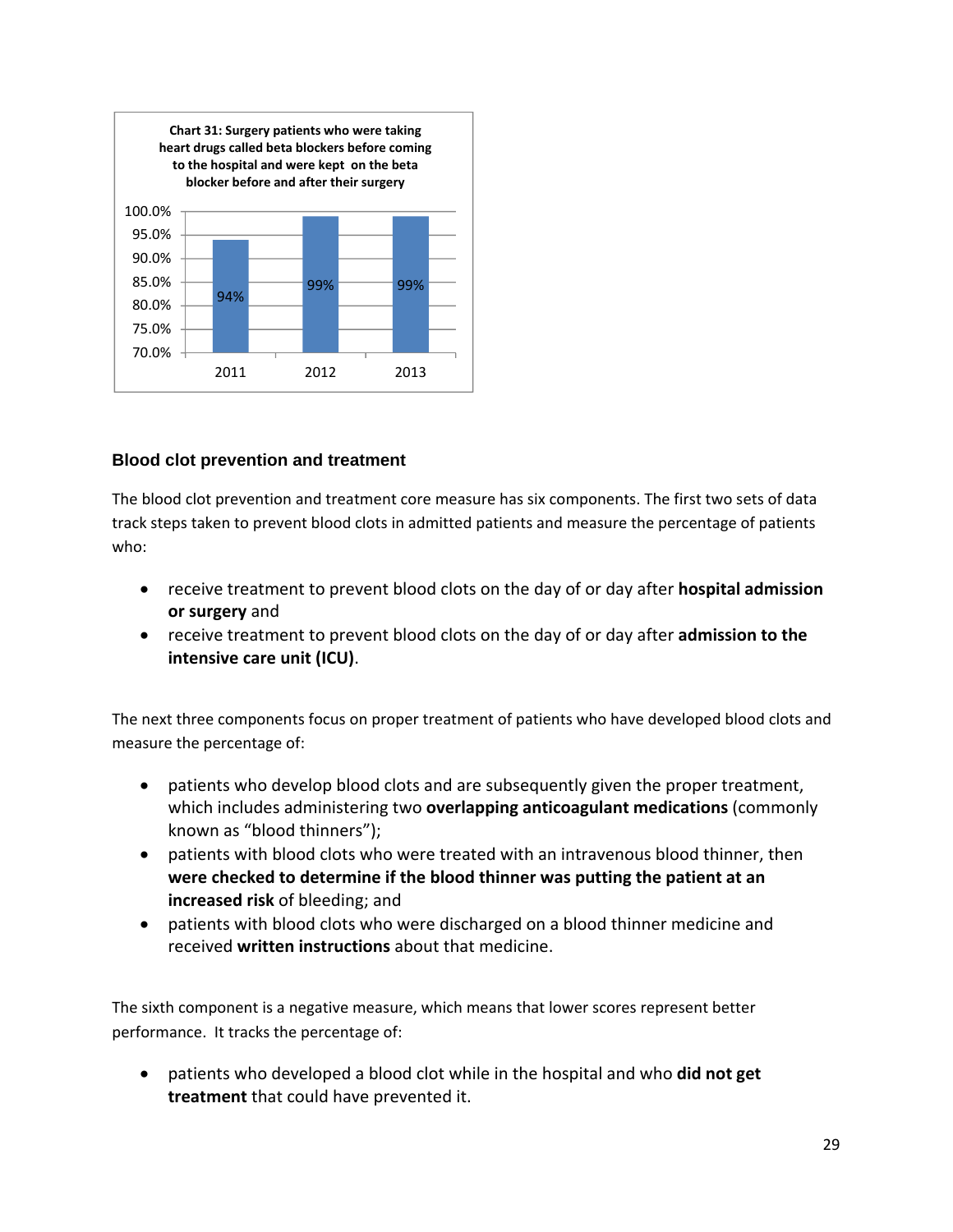Table 5 and Chart 32 show Inova Fair Oaks Hospital's blood clot prevention and treatment core measure performance for 2013. Because CMS added this global measure set in 2013, previous data is not available. This year's data will provide a baseline from which to evaluate the hospital's progress in this category going forward.

### **Table 5: Inova Fair Oaks Hospital Core Measure Performance for Blood Clot Prevention and Treatment, 2013**

|                                         | 2013 | <b>2013 CMS</b><br>national avg. |
|-----------------------------------------|------|----------------------------------|
| <b>DVT prophylaxis</b>                  | 92%  | 83%                              |
| <b>DVT ICU prophylaxis</b>              | 98%  | 91%                              |
| <b>Anticoagulation therapy overlap</b>  | 88%  | 98%                              |
| <b>Monitoring for bleeding risk</b>     | 100% | 95%                              |
| <b>Warfarin therapy discharge inst.</b> | 72%  | 73%                              |
| <b>Potentially preventable VTE*</b>     | 23%  | 10%                              |

\*Please note that lower scores indicate stronger performance in this category.



\*Please note that lower scores indicate stronger performance in this category.